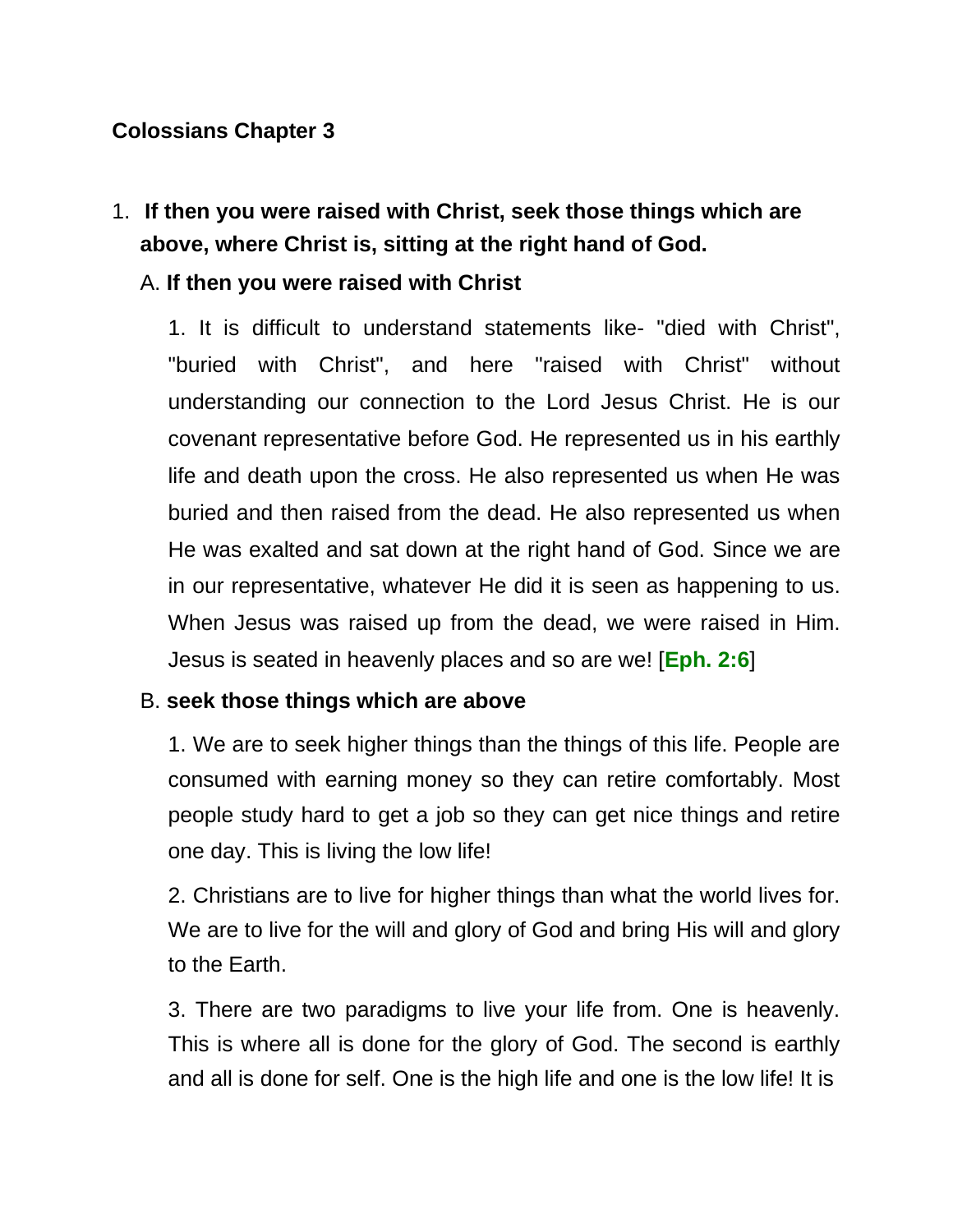possible to do everything, even good things such as prayer, giving, and church attendance from the perspective of self. When this occurs then everything you do will become skewed and perverted. Even prayer, study of the bible, and giving if they are done from self being the center will be perverted. [**James 4:3**] - we ask and do not receive because we ask amiss, so that we can spend it on our own lusts [desires and purposes].

4. We need to ask ourselves are we doing the things in our life for the glory of God, or for ourselves. This will reveal whether we are living the high life or the low life.

### C. **where Christ is, sitting at the right hand of God**

1. Jesus is sitting

a. Sitting shows Jesus is resting in His finished work. He is resting in faith in what He has done and what He has said- are we sitting on the inside and resting?

b. Sitting shows that Jesus is reigning upon His throne- are we reigning? We should be because we are seated with Him! We should not let sickness remain. We should not let lack remain. We should not let sin remain. We should not let the works of the enemy remain. We are to reign on earth from our authority and position in heaven.

#### 2. **Set your mind on things above, not on things on the earth.**

A. **Set your mind on things above-** This is a present tense command in the Greek- Be constantly thinking upon things above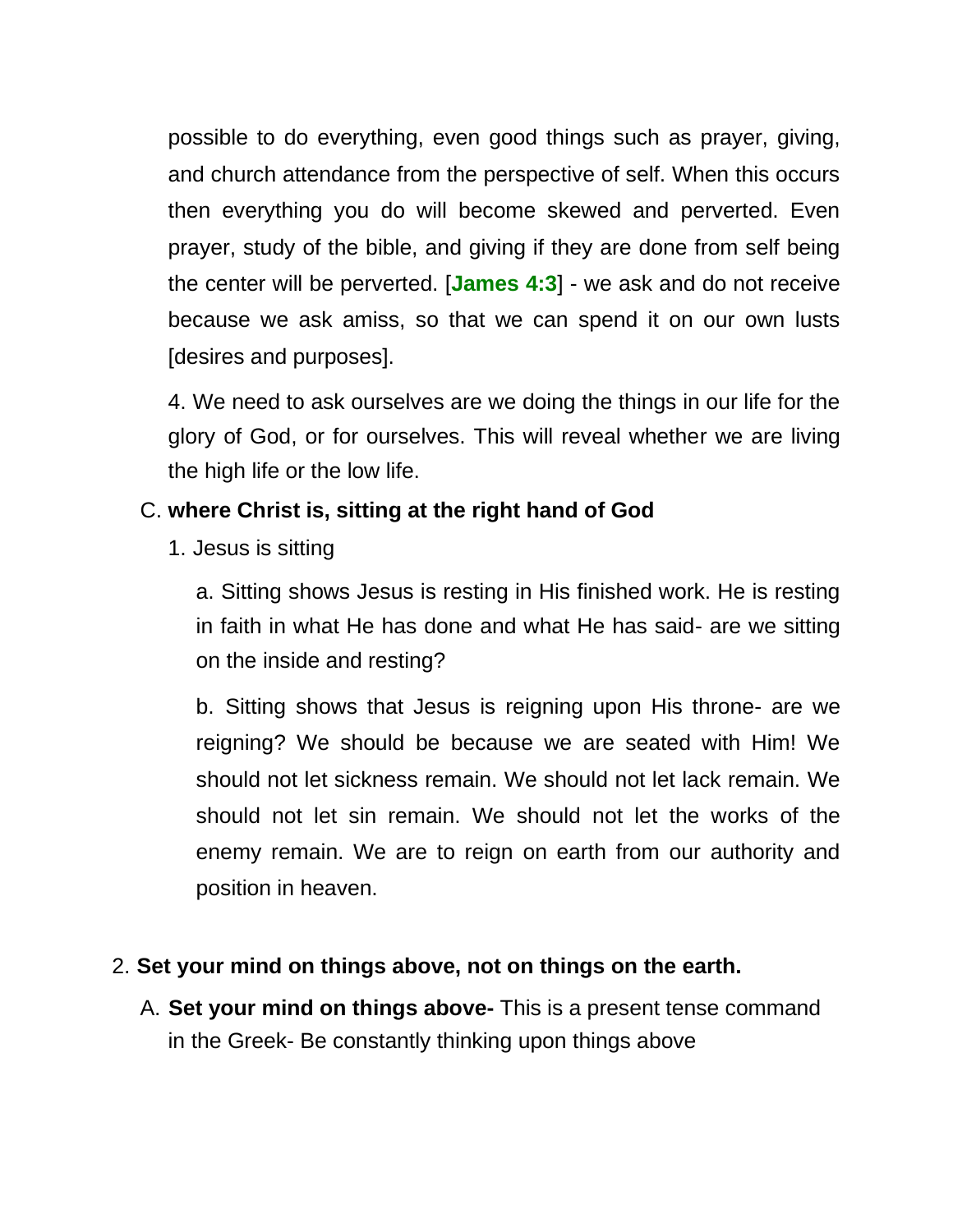- 1. A heavenly lifestyle begins with a heavenly mindset. You cannot live like those in heaven do and live for self.
- 2. Everyone in heaven is God focused and all is done for the glory of God. It should be the same here! [**1 Cor. 10:31**]
- 3. Heaven is controlled by the Word of God which is His will. To have your mind set on things above is to have a mindset that is Word based and focused on glorifying God in each situation. How God thinks is recorded in the Word of God. In each and every circumstance need to ask ourselves, "What does the Word of God say about this?" If we will renew our mind to the Word of God, then our life will be transformed.

A Christian who sets their mind on the Word of God and God's glory is spiritual. These are consistent in spending time in the Word, prayer, and coming to church. They do it to bring God glory and not for the purpose of furthering their own selfish interests.

### B. **not on things on the earth**

- 1. Unfortunately, many Christians think more like the world does than the way God thinks. Therefore, their lives do not look much different than the world even though they have been born again and have the life of God in their spirits.
- 2. Many Christians react to things the same way those in the world do because they think the same way they do! Many Christians are as self-absorbed as the world is even though they do religious things.
- 3. A selfish Christian is an earth bound Christian. They are a carnal Christian. They have a spotty Word, prayer, and church life. Therefore, they live a spotty life! If they do study the Word, pray, or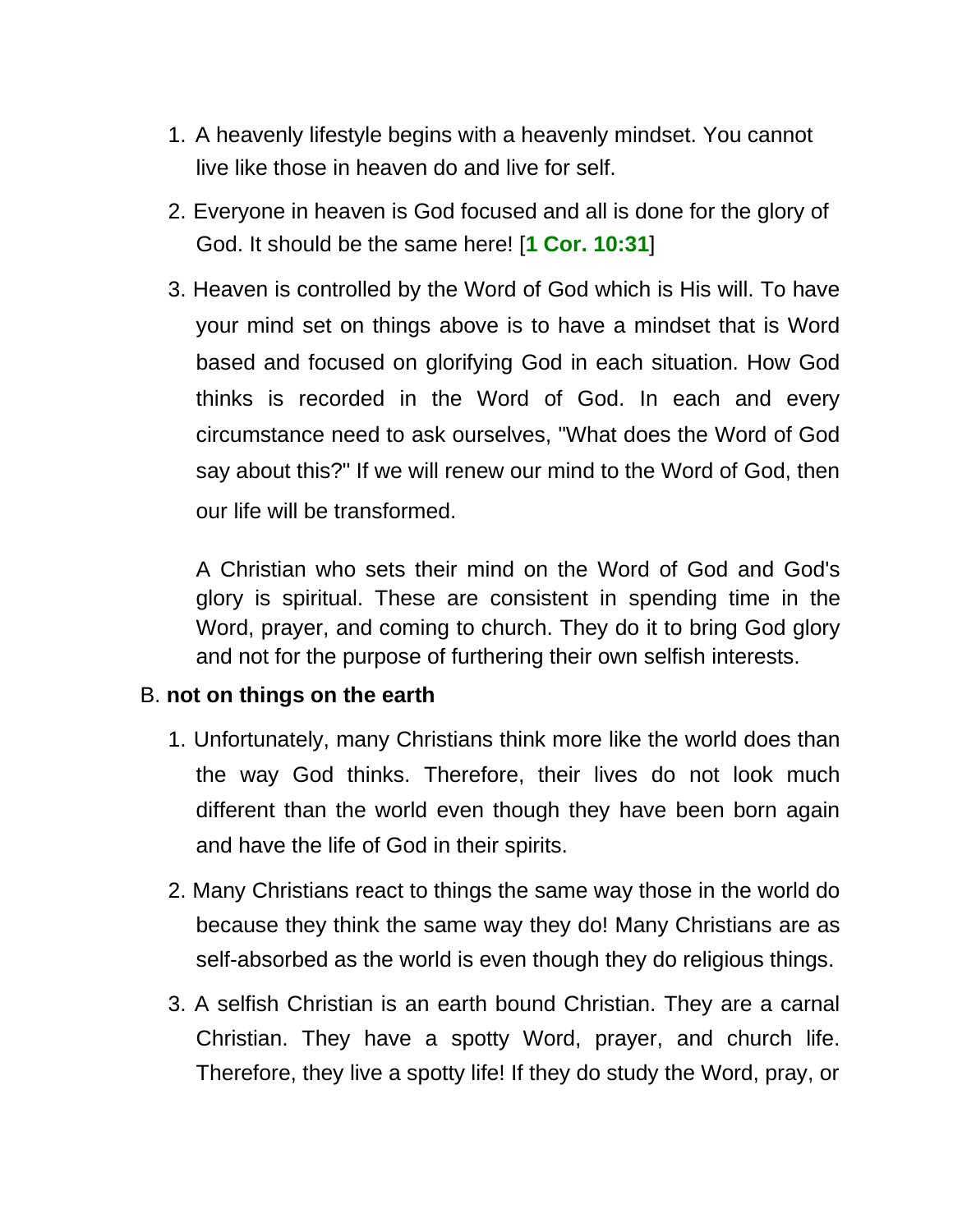attend church they do it for what they can get out of it. These will end up frustrated that God does not perform for them like they think they should and get offended at God for not coming through for them.

4. Bottom line between these two ways of thinking is this - A heavenly mindset is that we exist for God and to bless Him. An earthly mindset is that God exists for us and to bless us. Our whole lives will be impacted by which mindset we hold!

### 3. **For you have died, and your life is hidden with Christ in God.**

### A. **For you have died**

- 1. Again, we died in our covenant representative Jesus Christ. When He died, we all died. [**2 Cor. 5:14**]
- 2. The old self-centered sinner we used to be died with Christ. We now are born again with the life of Christ on the inside of our spirits. The life Christ lives He lives unto the glory of God. [**Romans 6:10**] In our spirit we desire to live unto God and for His glory, but in our flesh, we want to live for self and for our own glory. We have a choice which we will live from. One will glorify God, and the other will seek glory for self. One is tapped into by faith in the Word, and the other is tapped into by unbelief.

#### B. **and your life, is hidden with Christ in God**

1. Our death with Christ is seen as a seed. When a seed is buried under ground it dies, but then later it releases its hidden life from within it and it bursts forth above ground later. Likewise, the old person we were when we were unsaved died with Christ.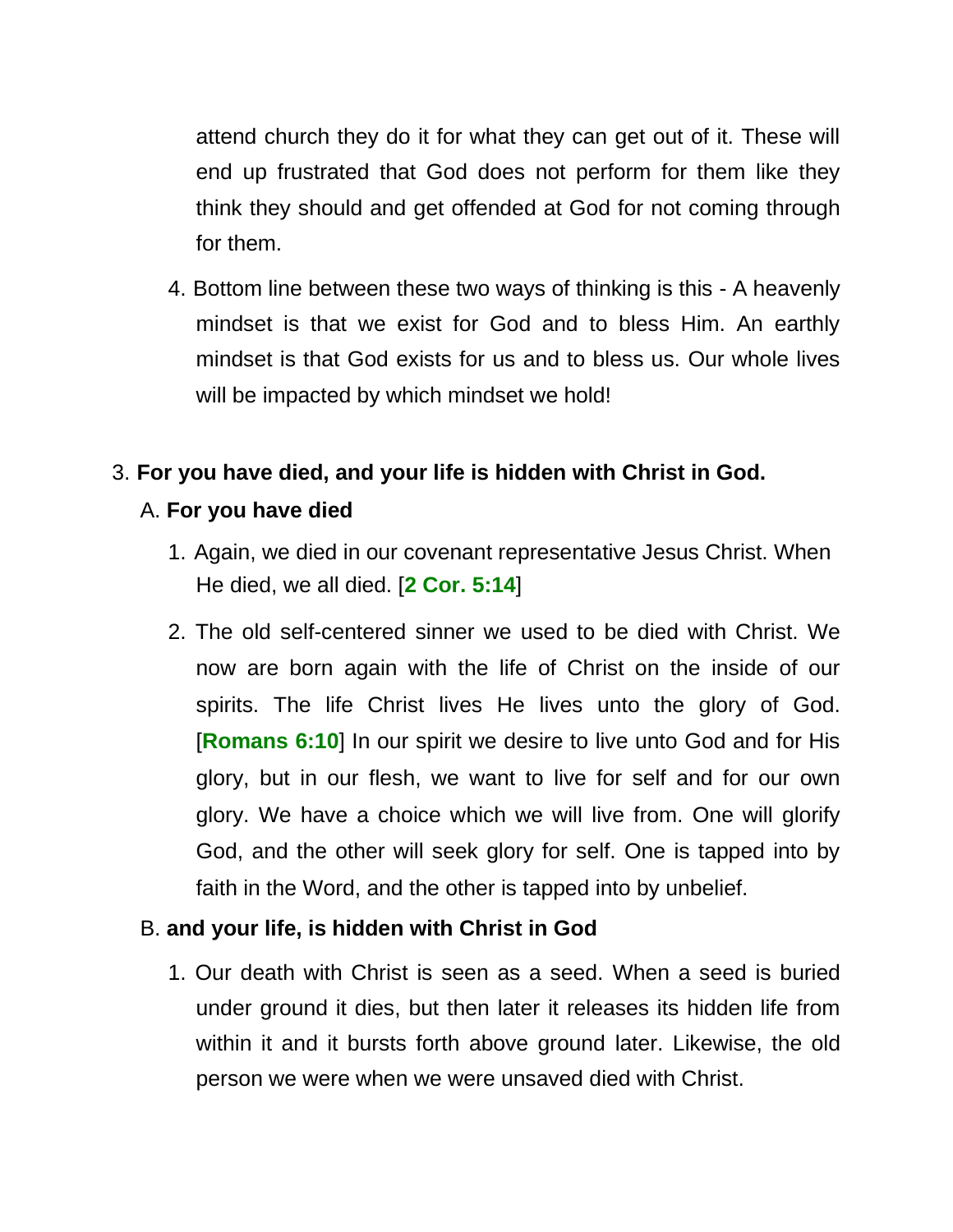However, the seed of life was buried in our spirit. It is buried in God. One day on resurrection day that life will burst forth in resurrection and we will take on the outward image of Christ! Until then, our new life is hidden with Christ in God. We can see glimpses of it sprout up when we walk in faith and for the glory of God.

# 4. **When Christ who is your life appears, then you also will appear with Him in glory.**

### A. **When Christ who is your life appears**

1. Christ is our life. The life within our re-born spirit is Christ. We are in union with Him. From the life of Christ inside us we are to bear holy fruit unto God. From His life we can live to glorify God in all things because Christ lives unto the Father in all things. We do not have to live like Christ, but we can express Christ Himself when we walk by faith.

#### B. **then you also will appear with Him in glory**

- 1. At the rapture of the church when Christ appears, we will see Him as He is and we will be changed into His same image. The seed of life within us will burst forth and we will fully take on the full blossom of His image!
- 2. This is a spiritual law what we behold we will be changed by. When we see Jesus as He is, we are transformed more into His image. When we fully see Him one day, we will be fully transformed into His image! [**1 John 3:2**]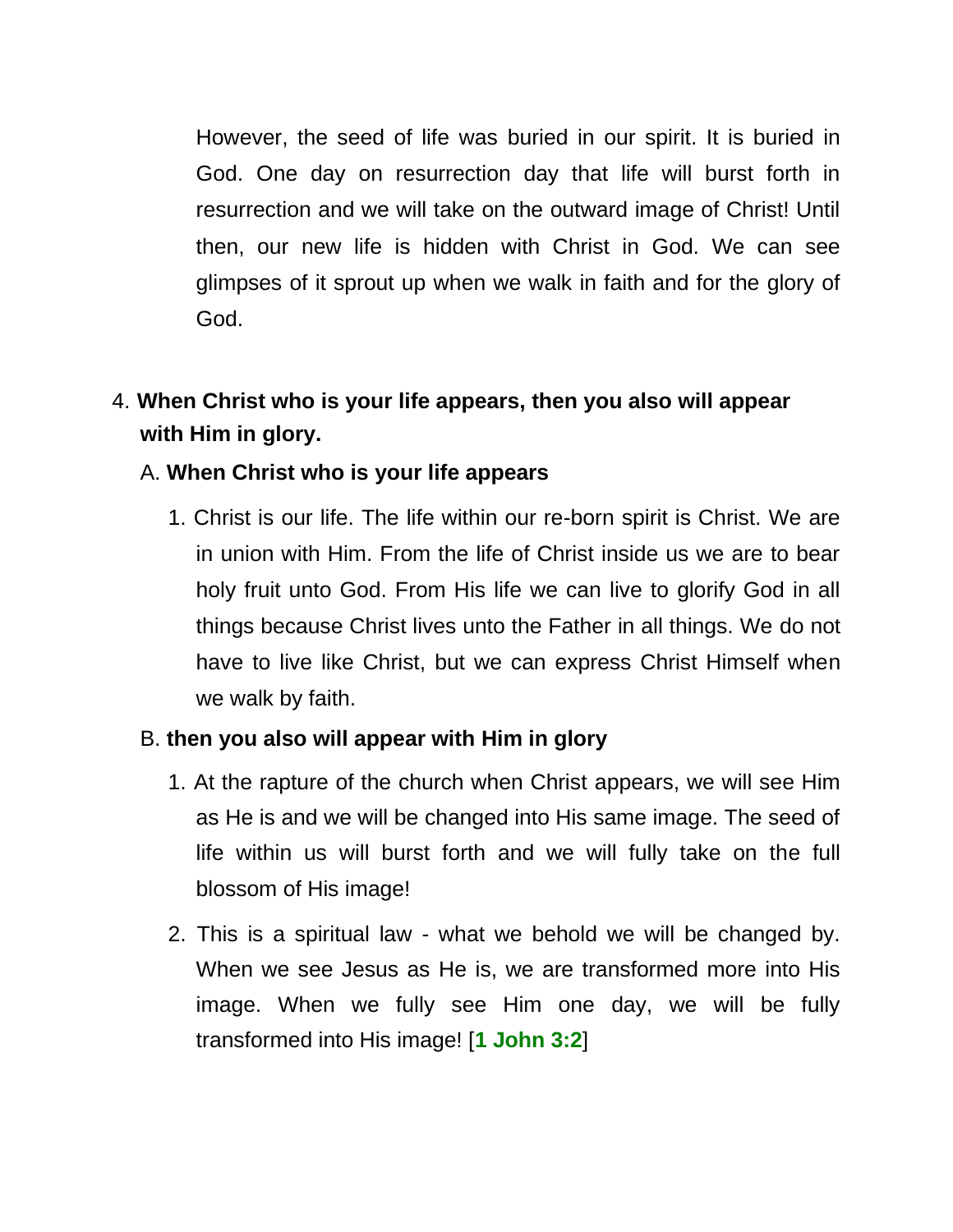- 5. **Therefore, put to death your members which are on the earth: fornication, uncleanness, passion, evil desire, and covetousness, which is idolatry.**
	- A. We have been studying the first half of Colossians. The first half reveals who we are in Christ, and what we have in Christ. Now we enter the second half of the letter which reveals to us what we can now do because we are in Christ. Notice, Paul did not start the letter off with telling the saints to stop certain sins like fornication and covetousness. No, he first shows us who we are and what we have in Christ and then says "Because of this we have the power to lay these sins down! "

#### B. **Therefore, put to death your members which are on the earth**

- 1. This is referring to the flesh. The nature of the flesh is in our body. Our body has not been redeemed. If we are ruled by our body, we will live selfish and unclean lives that do not glorify God.
- 2. Many try to put to death their flesh by will power and rules. This just feeds the flesh. The flesh cannot get rid of the flesh. The flesh is daily put to death by faith in who we are in Christ and what we have in Christ. When we walk in faith then the Spirit of God puts to death the flesh. Walking in faith is walking in the Spirit. They are synonymous phrases. When we walk in the Spirit then we will not fulfill the lusts of the flesh. [**Gal 5:16**]

### C. **fornication**

1. This is the first sin mentioned we are to lay down in our life. Fornication is sex before you are married and make a covenant with someone. We should not commit fornication because we are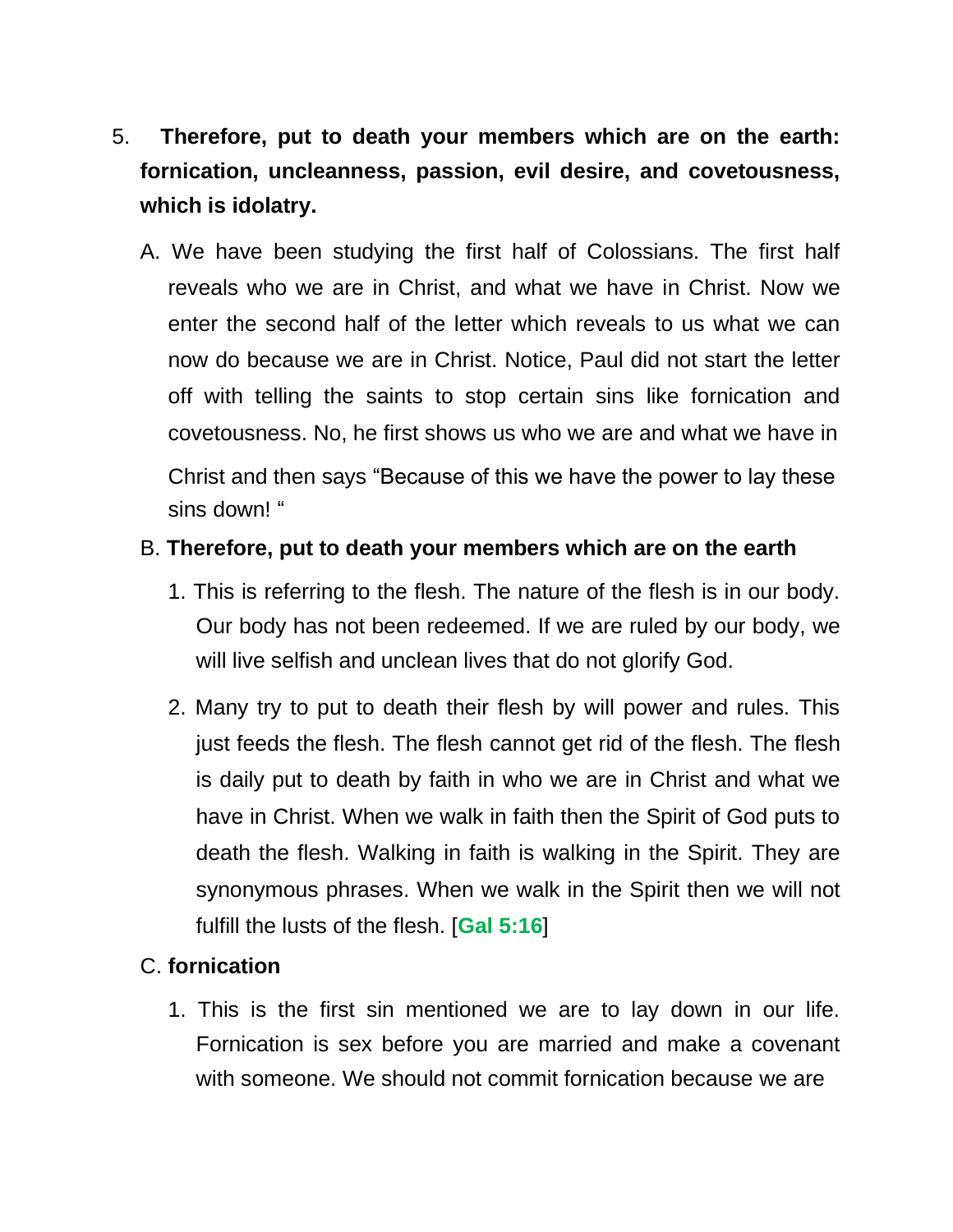born again, holy, a saint, loved, forgiven, and righteous. It is wholly incongruent with who we are now in Christ. Fornication is a sign of a self-centered person who wants to fulfill their lusts. Someone who wants sex with you outside of covenant are living for themselves and not for God's glory.

2. This word includes pornography because the Greek word for fornication is **porneia**, where we get the word pornography. We need to renew our mind to who we are in Christ. When we do this then the Spirit will empower us to lay these sins down.

#### D. **uncleanness**

- 1. Gr. **akatharsia** *this is unnatural sexual acts such as homosexuality and perverted practices*. These are also a byproduct of a self*-*centered person and is the fruit of the flesh.
- 2. We can see this sin put to death in our life when we renew our mind and start walking in faith in who we are and what we have in Christ.

### E. **passion, evil desire**

1. These are evil desires of the flesh to fulfill selfish cravings. These arise from a heart that is empty of the love of God. When we see who we are in Christ then we will experience the love of God filling our heart. Love gives and does not take. Lust and passion takes from others to meet the needs of self.

### F. **and covetousness, which is idolatry**

1. Gr. **pleonexia**- *the desire to have more and more*. The flesh is never satisfied. It must have more and more. Those who are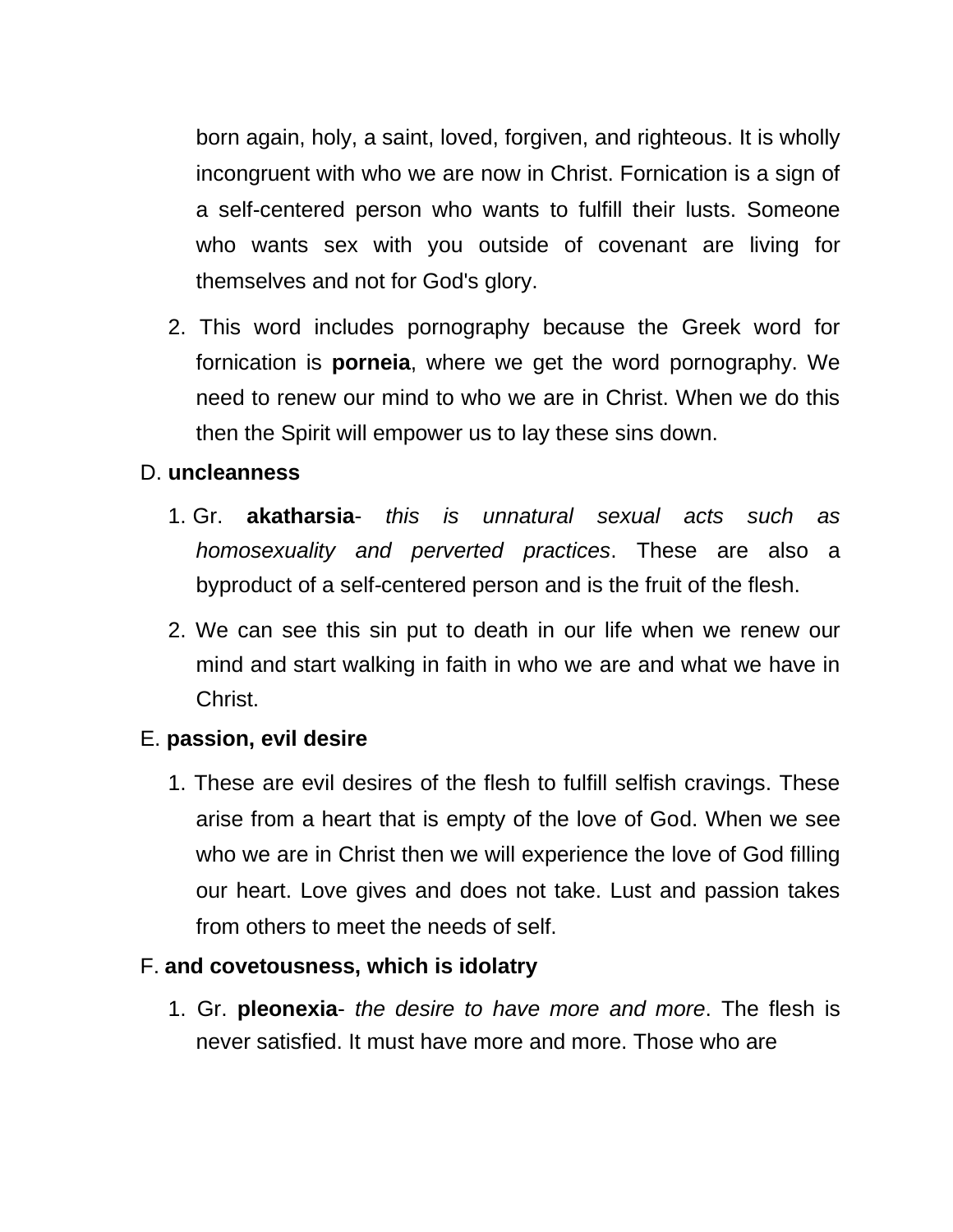bound to the sin listed above cannot get enough. They are driven to have more and more and their lives spiral downward.

2. Covetous is idolatry. A life that is driven by self is really worshipping things and self instead of God. A fleshly life glorifies things and self and not God.

## G. **How do we turn around a self-centered life to a God honoring life?**

- 1. Repent and change your paradigm focus! Turnabout face!
- 2. Start the renewing of the mind process. If you are bound by these sins, then it shows your mind is not renewed. Put the Word of God, especially the verses of who you are and what you have in Christ into your heart.
- 3. Start speaking and acting upon the Word in faith.
- 4. Do not stop when you fall down or stumble.

## 6. **Because of these things the wrath of God is coming upon the sons of disobedience,**

### A. **Because of these things**

1. The practices of fornication, uncleanness, lust, passion, and idolatry.

### B. **the wrath of God is coming**

1. The wrath of God is on the way for unbelievers. They know it in their hearts, but they try to forget it.

#### C. **upon the sons of disobedience**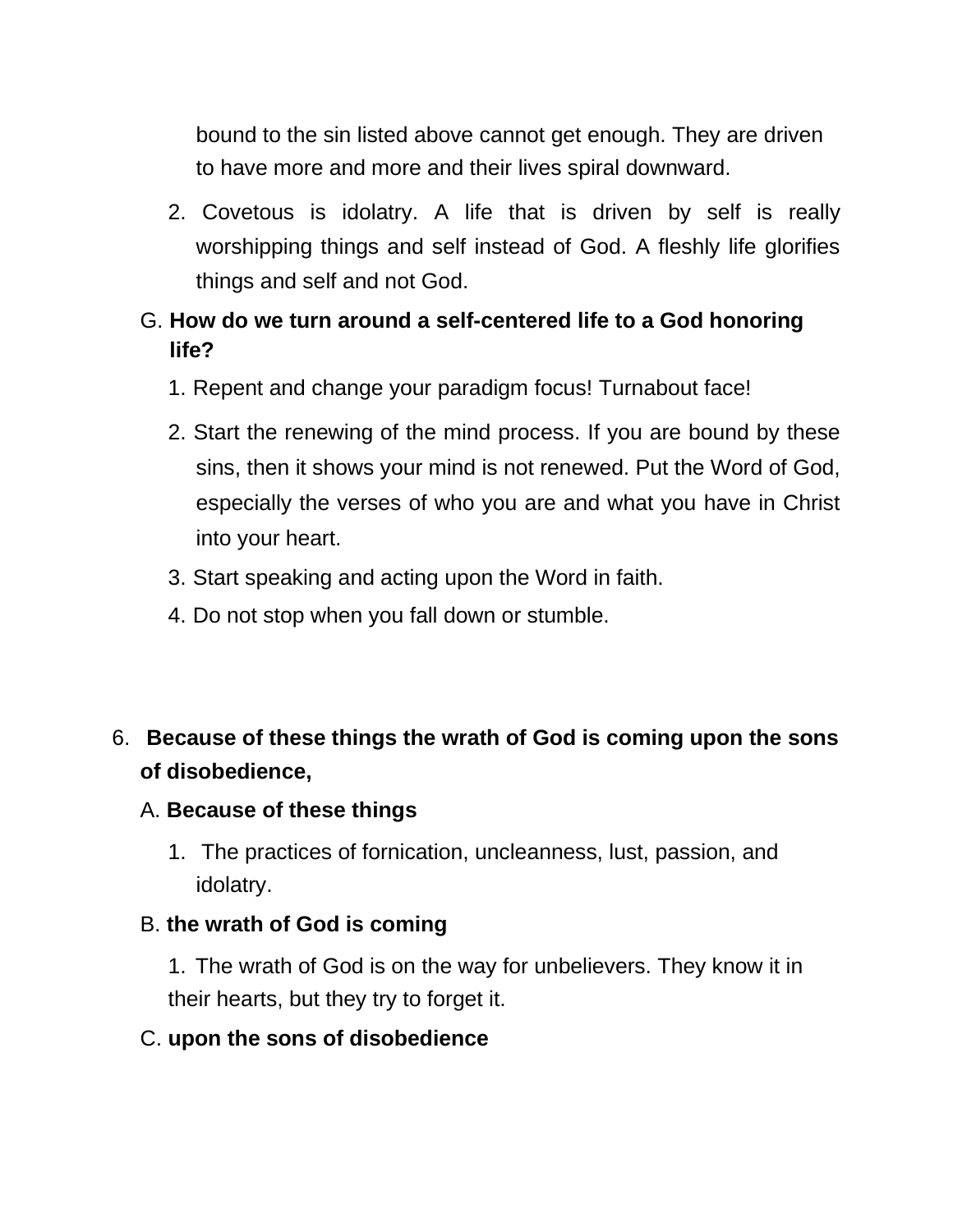- 1. This refers to unbelievers. They do not obey the gospel and live in the sins of the flesh. Believers are the sons of obedience. They have obeyed the gospel.
- 2. Believers should not be partaking of these sins. God hates these sins. Jesus took the wrath of God for us and we will not have to face the wrath of God, but God will discipline us for our good if we do not repent from these sins. His discipline is four-fold - First he disciplines by his Word, then he allows circumstances to spank us, then He allows satan to destroy the flesh, and lastly, He will call a believer home early.
- 3. The forgiveness of sins is not the removing of consequences. Jesus paid for our sins and forgave them. The penalty for sins is death. Jesus died for our sins; however, God does not remove the consequences for our sins.
- 4. **[2 Sam. 12:13]** David sin was forgiven [He did not die], but he faced the consequences of his sin.

#### 7. **in which you yourselves once walked when you lived in them.**

- A. Walking refers to actions. Living in them speaks of their spiritual position as a sinner. Their fallen spiritual life was producing the sins.
- B. Christians have the power and authority to put these sins away and walk in faith, holiness, and purity because we live in Christ.
- C. Paul is saying here that there should be a distinction between unbelievers and believers. If there is no difference, then we can rightly ask if we are truly Christians. Christians are followers of Christ.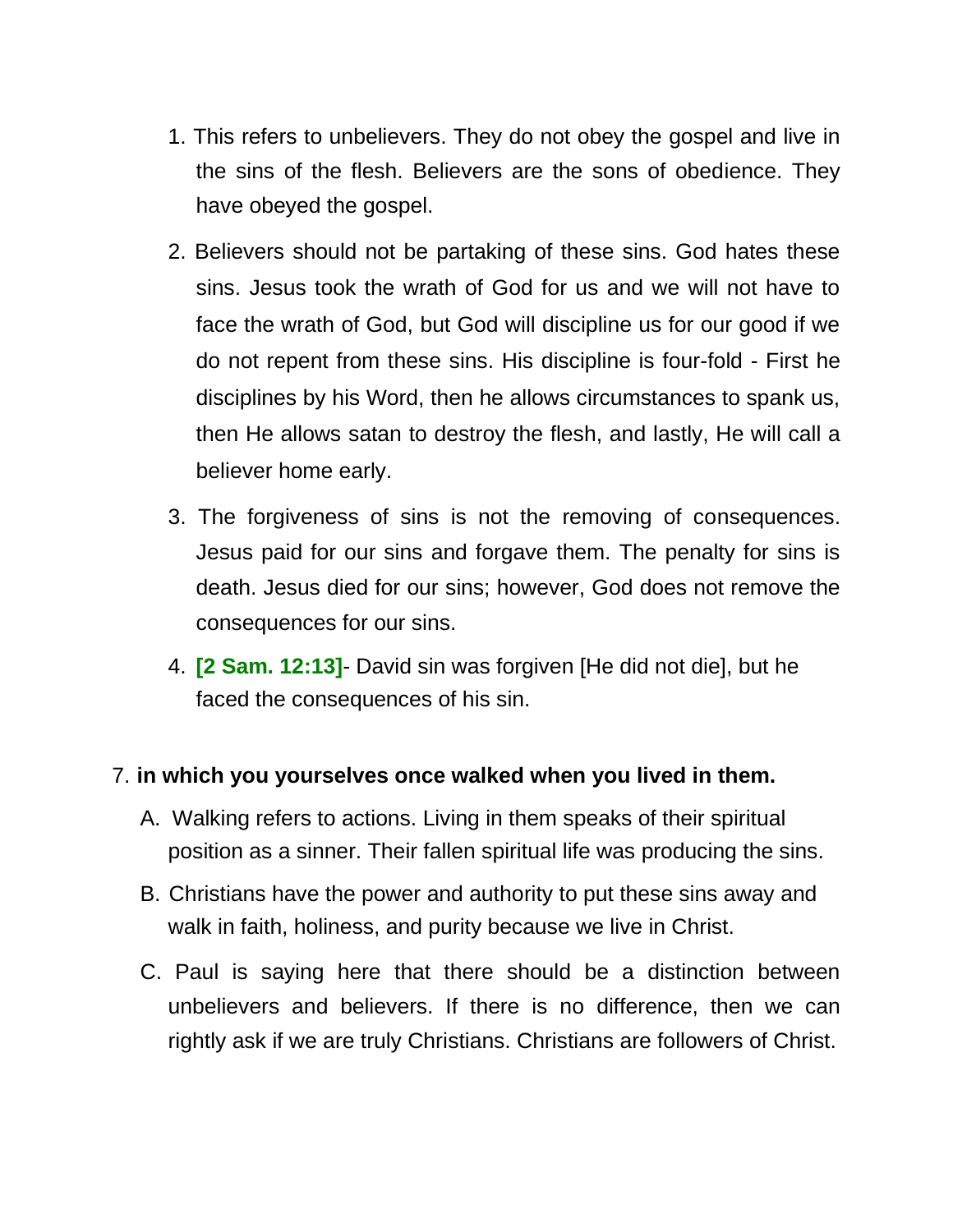If our life is devoid of the character and nature of Christ, then have we truly been born again?

8. **But now ye also, put off all these things: anger, wrath, wickedness, reviling, filthy speaking out of your mouth.**

#### A. **But now also, put off all these**

- 1. Paul often uses the phrases "put off" and "put on". These in the Greek are clothing terms. They mean to put off clothing and put on clothing. Paul uses the terminology of clothing to speak of **identification**.
- 2. Clothing is a major way we identify ourselves. Most occupations have specific clothing that identifies them - doctors, policemen, firemen, construction workers, etc.
- 3. Paul is revealing here that our outward actions are like clothing we wear on the outside and they are based upon our identity OR SENSE OF IDENTITY. Sinners sin because of their identity. When we got saved, we received a new identity as a righteous child of God. Because our identity has changed, we need also a change of old soiled clothing [polluted outward actions] with new clean clothing [pure actions] that correspond to our new identity.

## B. **anger, wrath, wickedness, reviling, filthy speaking out of your mouth.**

1. anger, wrath, and wickedness are sins of the heart. Reviling and filthy speaking are sins of the mouth. Out of the abundance of the heart the mouth will speak. [**Luke 6:45**]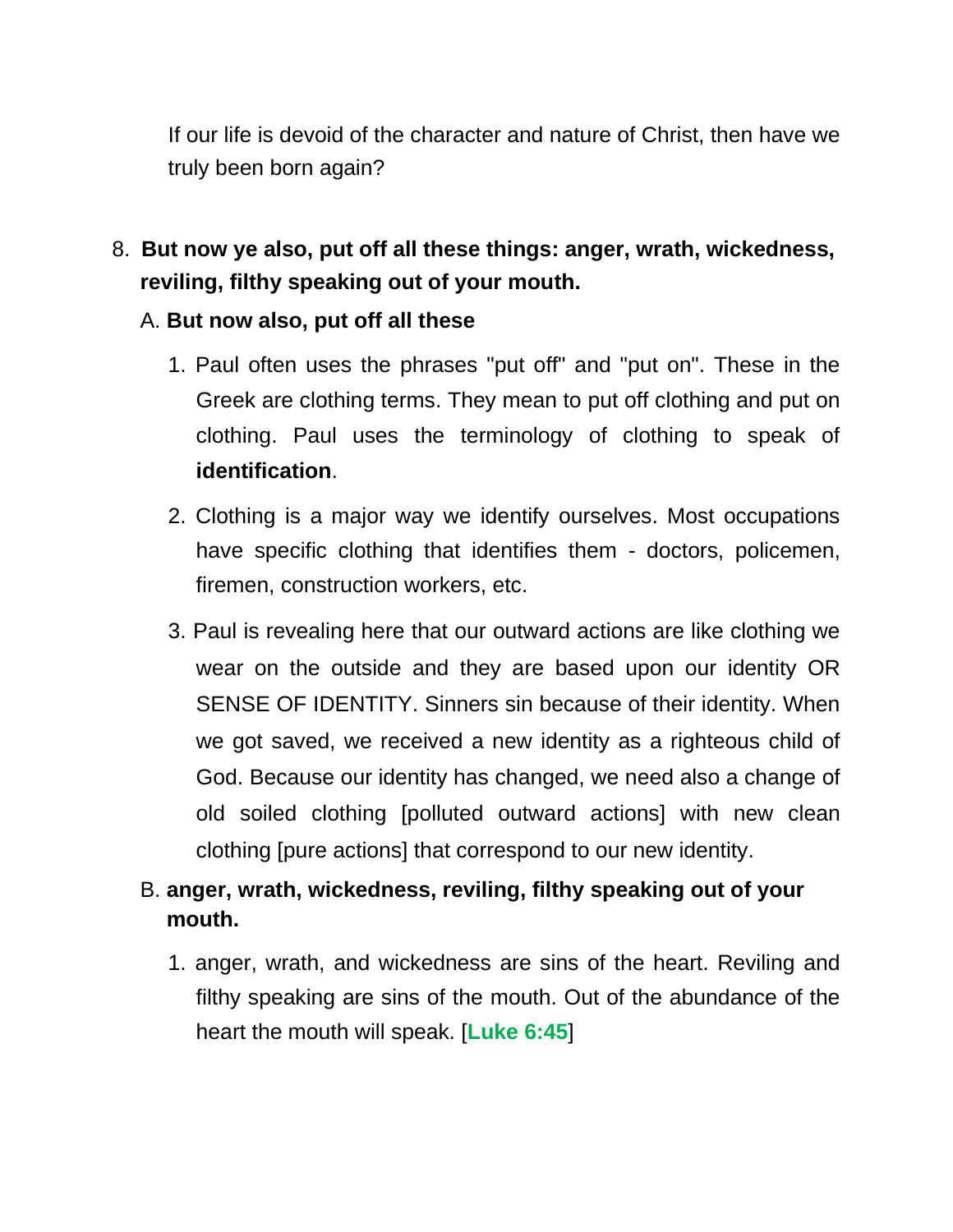- 2. These sins are born out of insecurity and a lack of understanding our new righteous and complete identity. These are all fear based and focused on self. We can take these off by renewing our mind to our new identity in Christ. The love of God will drive out all fear. Those who have anger problems need to learn to ask themselves, what am I afraid of and then turn to the love of God which will drive it out.
- 3. If we will deal with our heart, then our mouth will follow suit!
- 9. **Do not lie to one another, since you have put off the old man with his deeds,**

### A. **Do not lie to one another**

- 1. Lying is another sin that is based in fear and insecurity and will be dealt with by renewing our mind to our new identity in Christ.
- 2. Lying includes white lies, black, purple, and blue ones! This includes telling partial truths that leave false impressions.

### B. **since you have put off the old man with his deeds**

1. Our old identity we had in Adam died with Christ as our covenant representative. We put off our old identity and now we have slipped on our new clothing of Christ. We have been reborn and have the life of the new man which is Christ.

# 10. **and have put on the new** *man* **who is renewed in knowledge according to the image of Him who created him,**

A. We have a new identity in Christ. We have put Him on. [**Gal. 3:27**, **Romans 13:14**]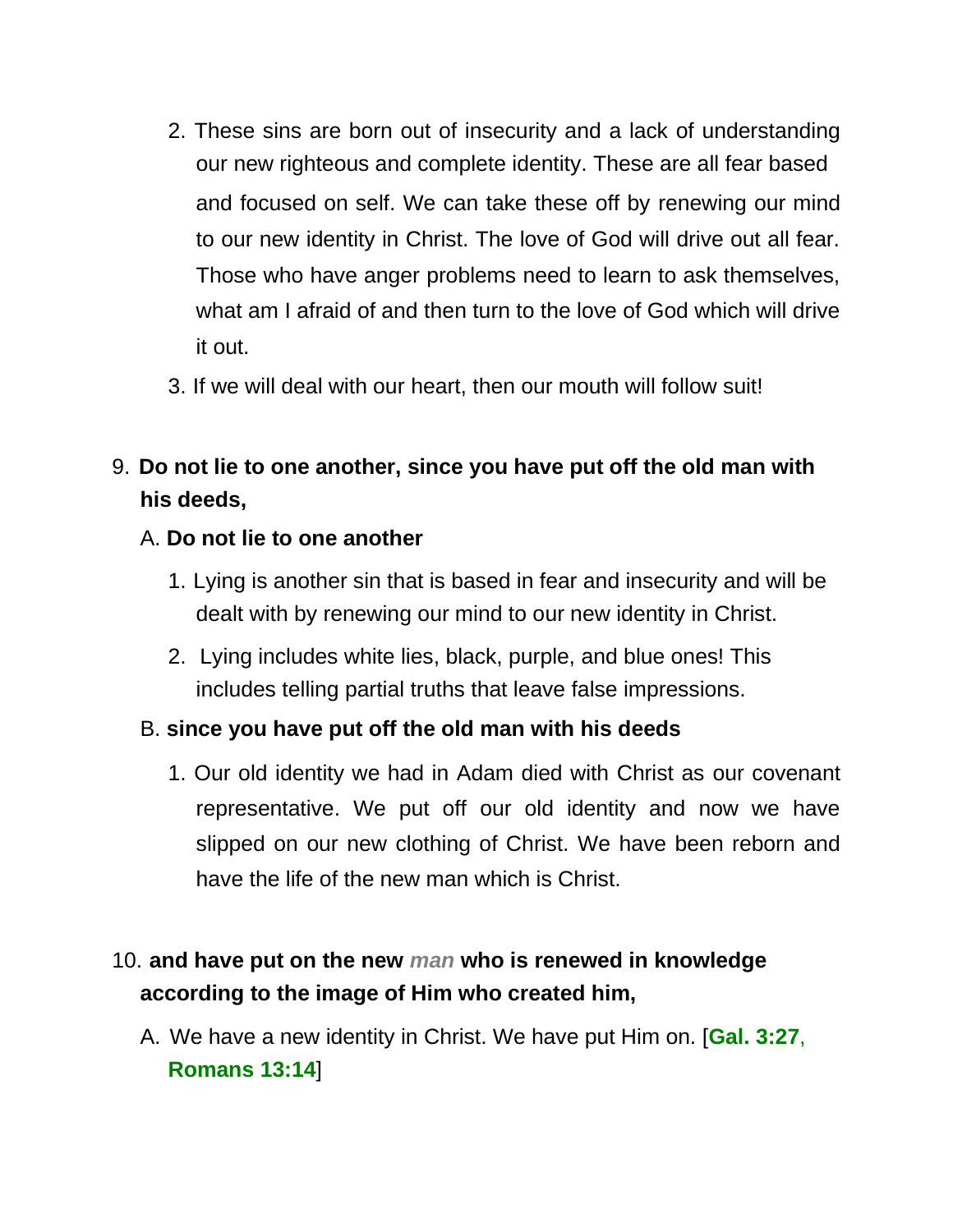B. We need to be renewed by revelation knowledge of our new identity in Christ. When we renew our mind then we will be conformed into the image of Christ. [**Romans 12:1-2, Romans 8:29, 2 Cor. 3:18**]

C. We put off the habits of the old man and put on the habits of the new man by believing in our hearts and with **OUR TONGUE!** This is vitally important to understand! In each situation we face and each temptation that arises we need to verbally put off the habits of the old man by speaking out that we no longer are identified with Adam and with sinful, selfish, and fear based actions because of the cross of Jesus. You need to speak out that you have a new nature and identity which is Christ and you are sharing His life and character which is free from sin. In Him you are loved and love God, yourself, and others. Love is the root we draw from to walk free from sin and to love others with! We need to boldly proclaim when we are facing sin- **THIS IS NOT MY IDENTITY**

**ANY LONGER! - I HAVE A NEW IDENTITY THAT IS LOVED, RIGHTEOUS, PURE, AND A CHILD OF GOD!** Too many of us fight temptations with our will power or mentally try to deal with them. This is not going to cut it! We must use our tongue and voice and proclaim our new identity. Faith comes by hearing, and hearing by the Word of God. If we will consistently use our tongue in each situation then we will start seeing a change in our actions. James says our tongue is like a rudder and bit and will change our actions and course of life! [**James 3:3-4**]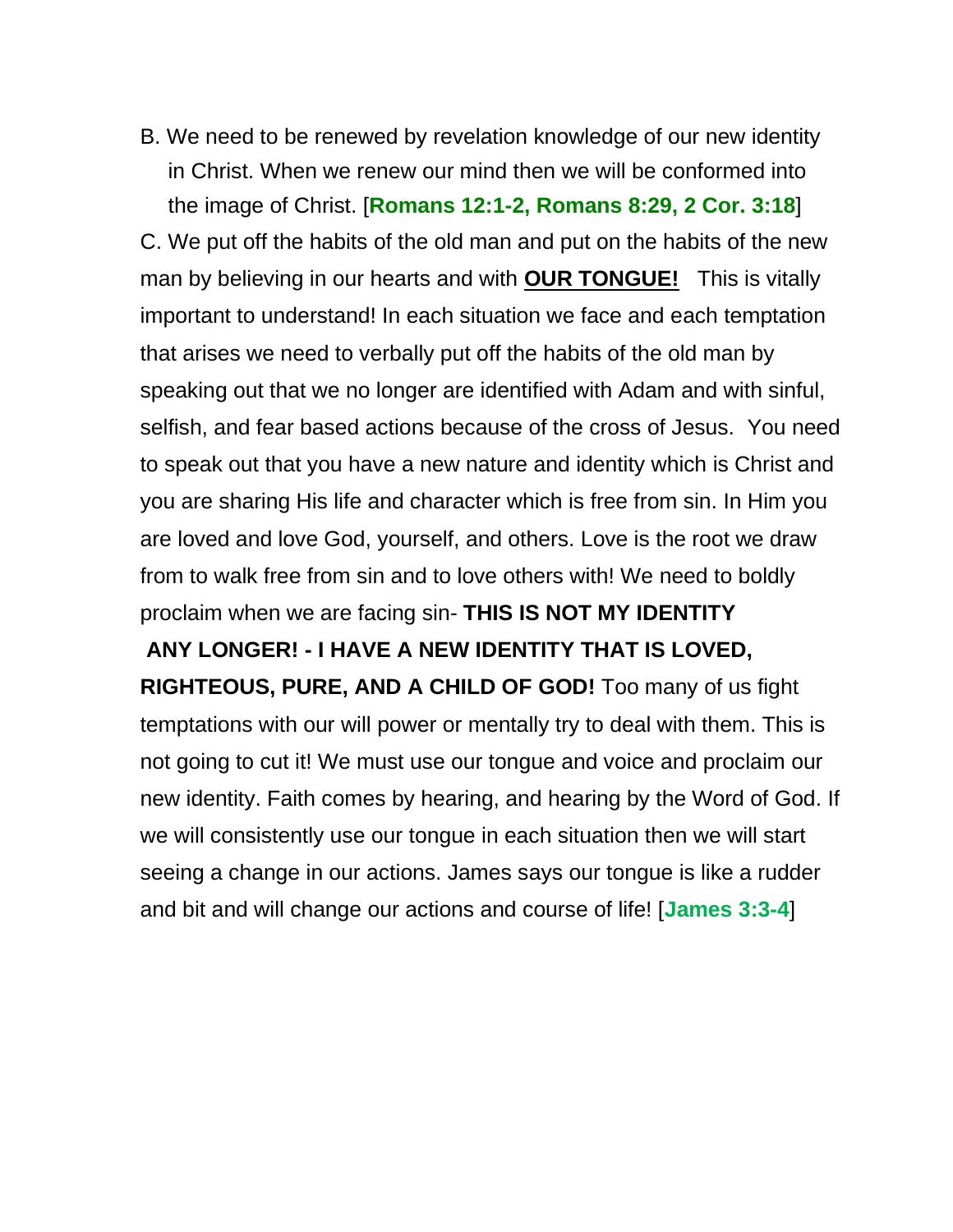# 11. **where there is neither Greek nor Jew, circumcised nor uncircumcised, barbarian, Scythian, slave** *nor* **free, but Christ** *is* **all and in all.**

- A. In Christ there is **neither Greek nor Jew** There are no racial distinction or advantage in races.
- B. In Christ there is **neither circumcised nor uncircumcised** There are no physical distinctions or physical advantages.
- C. In Christ there is **neither barbarian nor Scythian** These two were the original dumb and dumber! There are no distinctions in intellectual ability. There is no advantage in learning.
- D. In Christ there is **neither slave nor free** There is no distinction in social standing. There is no advantage in one's social standing.
- E. **but Christ is all in all**
	- 1. We are saved by grace. We are what we are by the grace of God and not by our race, physical attributes, intellectual ability, or social standing.
	- 2. We all have received the righteousness of Christ and are all equal in and by His grace. This should end all comparisons which lead to pride or envy.

# 12. **Therefore, as** *the* **elect of God, holy and beloved, put on tender mercies, kindness, humility, meekness, longsuffering.**

### A. **Therefore, as the elect of God**

1. Paul now is going to direct Christians to make a change of their behavior like they do with a change of clothing. Before such a change can be made there must be a renewing of the mind. Paul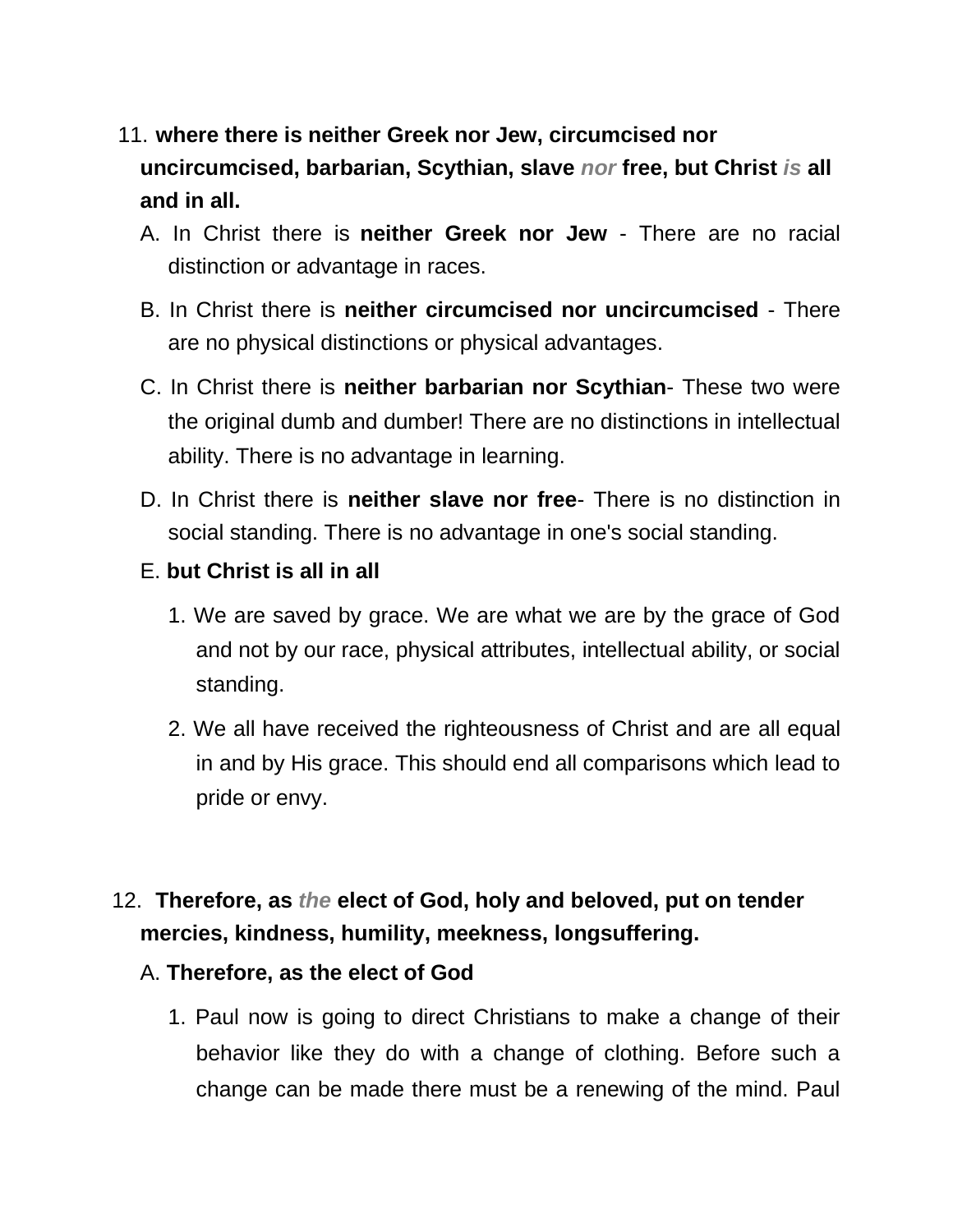mentions three things we need to see, understand, and accept before our outward life will change. The first one is that we have been chosen by God Himself.

2. **elect**- *this means to be chosen*. We did not choose God, He chose us! [**John 15:16**] We were not born by chance and we are not born again by chance. Being chosen by God gives us importance, significance, and purpose. God has a plan for all He has chosen! Living with this reality will impact our actions.

#### B. **holy and beloved**

- 1. Here are the next two things we must see, understand, and accept before our outward life can be changed. **We are holy**- Gr. **hagios***this means set apart for exclusive use or a particular function.*  Christians are called holy over sixty times in the New Testament. Many believers see themselves as unholy and are trying to be holy. We must start with God's grace and our new identity in Christ. We are holy through our union with Christ in our spirit. Our new identity is holy because Christ is holy. **As He is so are we in this present world**. [**1 John 4:17**] To renew our mind to this spiritual fact we **MUST** speak it often over ourselves out loud until it is accepted as truth to the deepest part of our mind and heart. Once this is done, then the outward life of holiness will be put on without strain or struggle.
- 2. **We are beloved** This is the last and most important revelation we must see, understand, and accept. We are loved. The agape love of God is not based upon performance but upon God who is love. His love is unconditional on God's part who gives it. He loved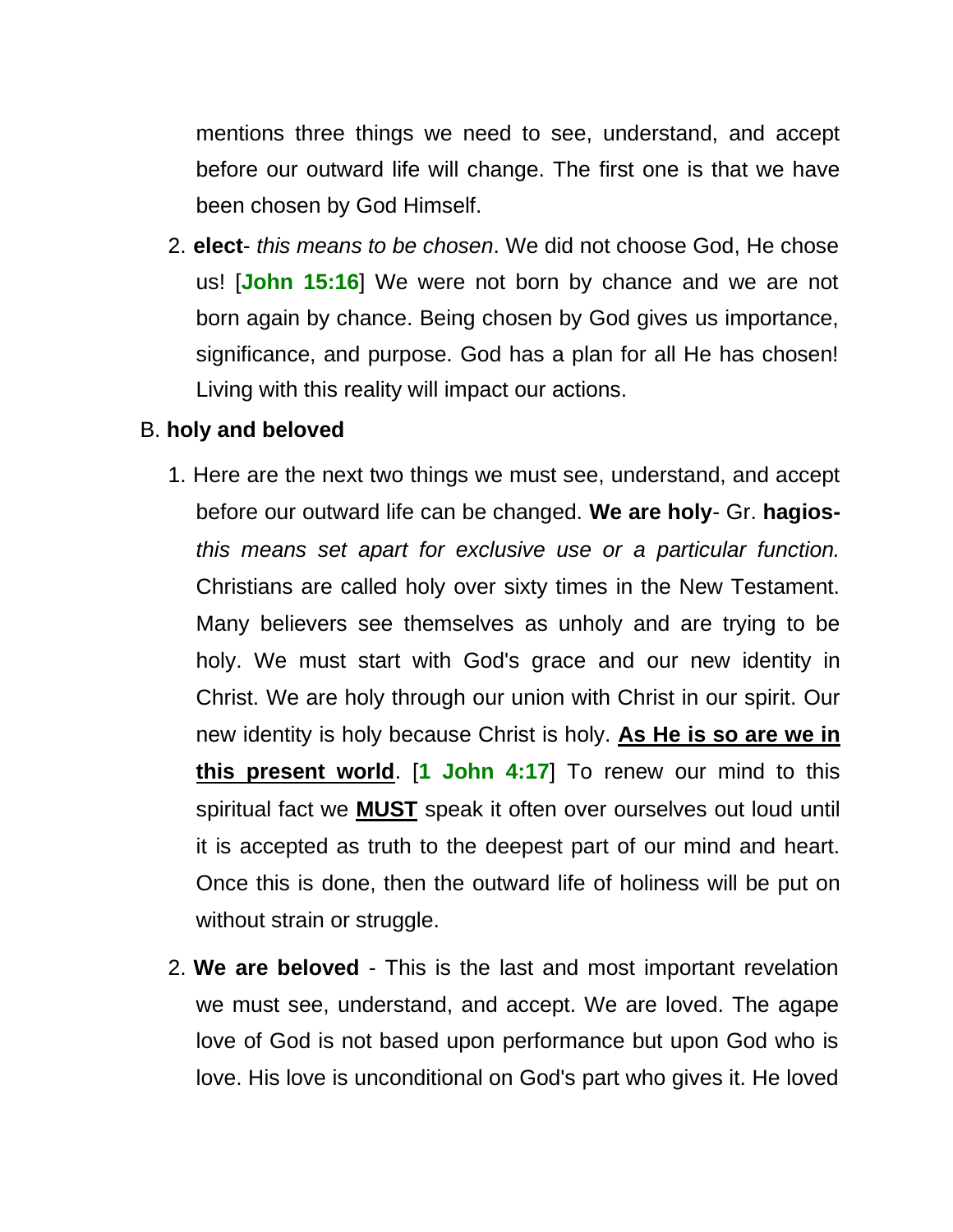the world before He sent Jesus. [**John 3:16**] He loved us when we were yet sinners. [**Romans 5:8**] However, God's love is not strictly unconditional in our lives because it must be believed and received. [**1 John 4:16**] If we do not believe or accept God's love, we will not experience that love like we should. God's love is freely given but is also not forced upon us. Love would cease to be love if it were forced. It must be received. We are loved not because of what we do, but because we are. We are God's creation and child. We need to verbally speak to ourselves on a regular basis that God loves us in order to persuade our hearts of His love. When you believe God loves you it will produce a change in your life just like when a child knows they are loved by their parents it impacts their behavior. Too many Christians at the heart level still think God's love must be earned or deserved or that God is mad at them. If God loved you when you were a sinner and at your worst, then why do you not think He loves you now that you are His child? What grieves the Lord is when we choose not to believe what He has done for us and what He says about us and when we do not believe and receive of His love. Receiving God's love will cast out fear and insecurity in our life and will fill us with love that will cause us to live a fruit filled life.

- C. **put on** again the imagery of changing clothing speaks a change of identities. Our identity is no longer in Adam and connected with sin. Our new identity is with Christ and His holiness and love.
- D. **tender mercies, kindness, humility, meekness, longsuffering**-These are just an outflow from a heart that knows it is chosen, holy, and loved. The key to putting these on again is by speaking regularly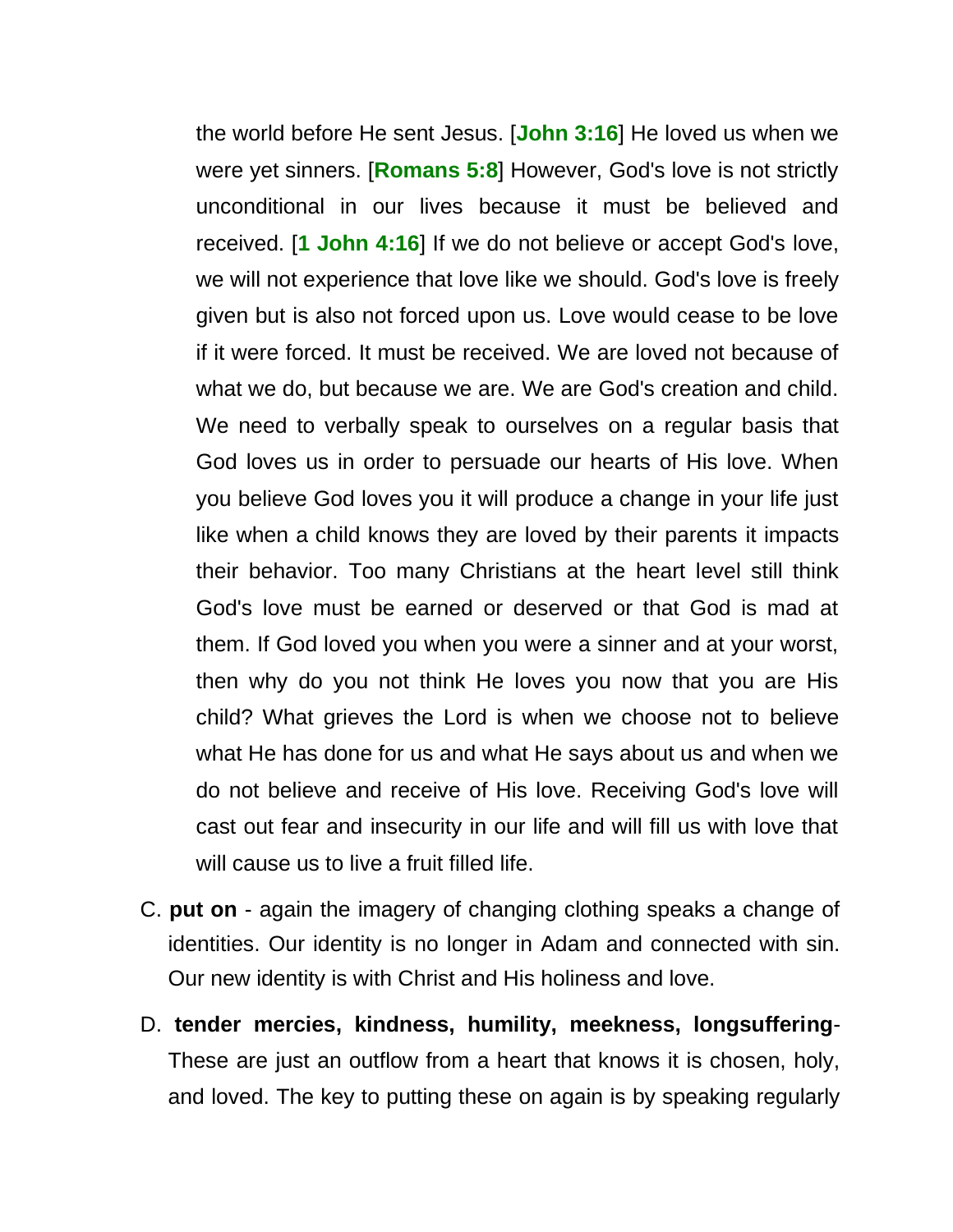over ourselves our new identity. Christ is full of tender mercies, kindness, humility, meekness, and longsuffering. When we believe in our heart and confess with our mouth that our identity is rooted in Christ and we are now as He is, then the Spirit of God releases the life of God out of our reborn spirit to produce tender mercies, kindness, humility, meekness, and longsuffering in our lives. It is put on us like clothing from heaven!

- 13. **bearing with one another, and forgiving one another, if anyone has a complaint against another; even as Christ forgave you, so you also** *must do.*
	- A. **bearing with one another** Gr. **Anechomai** *to hold up* We are to hold up one another. When a brother or sister is acting ugly, they are stumbling in their love walk. We need to hold them up, instead of finishing them off by throwing them down and stomping on them! Mature believers hold up those who are stumbling and lift them back up and help them back on the path of love.
	- B. **and forgiving one another** We forgive people, God forgives sins.
		- 1. God has paid the death penalty for the sins we have done and that others have done to us. Now God asks that we release people into His hands. This is a supernatural ability of God's love. When we accept God's love for us, we accept His forgiveness. When we do, we have the resource then to forgive. Notice that we forgive

**EVEN AS CHRIST FORGAVE YOU**.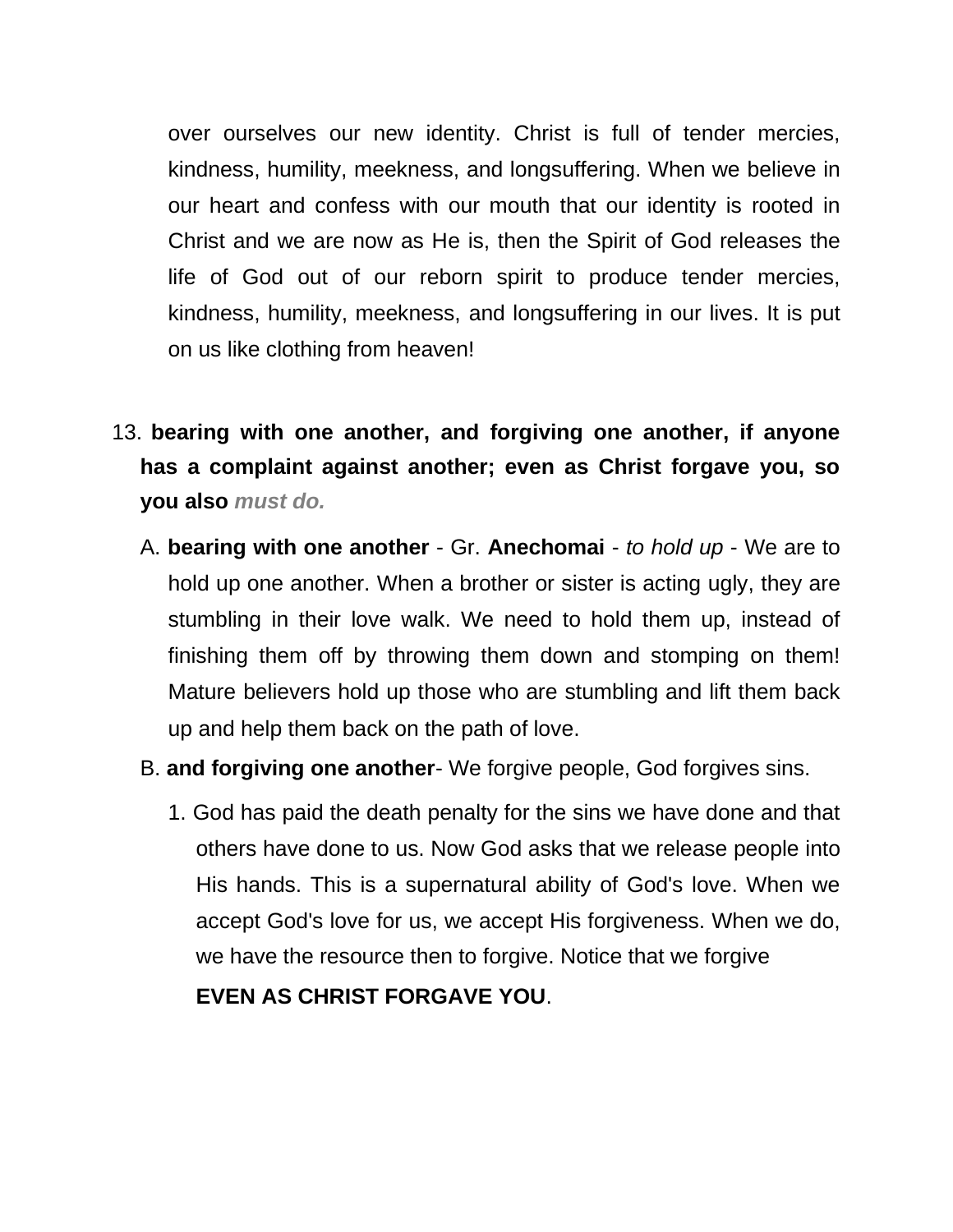- 2. Under the Law you had to forgive first before you were forgiven. [**Matthew 6:14**] Under the covenant of grace we forgive **AS WE HAVE BEEN FORGIVEN**. Under the Law you received only after you act. Under grace we receive first and then have what is given as the resource to act!
- C. **If anyone has a complaint against another** Gr. **Momphe** *blame*. This word is from the Greek god Momus, the ultimate fault finder. He found fault with everyone and everything. We all have a Momus in our flesh. We all can be overly critical and judgmental towards others and even ourselves. If you have found fault [and you do not have to look very far] with someone else or even yourself, you are to forgive as you were forgiven of your many faults by God!

## 14. **But above all these things put on love, which is the bond of perfection.** A. **But above all these things put on love**

- 1. Because of our identity in Christ we have the nature of love on the inside of us. We received it when we got saved. Love was shed abroad in our hearts by the Holy Spirit when we were saved. [**Romans 5:5**]
- 2. In the New Covenant God only asks from you what He first put within you! This is grace!
- 3. We can only put on love if we believe we are loved and have love in the first place. Those who feel unloved will have nothing to put on but the old clothing of bitterness, fault finding, and harshness. We must renew our mind by way of our tongue! **Even Hitler knew this principle. He knew if you said something enough then**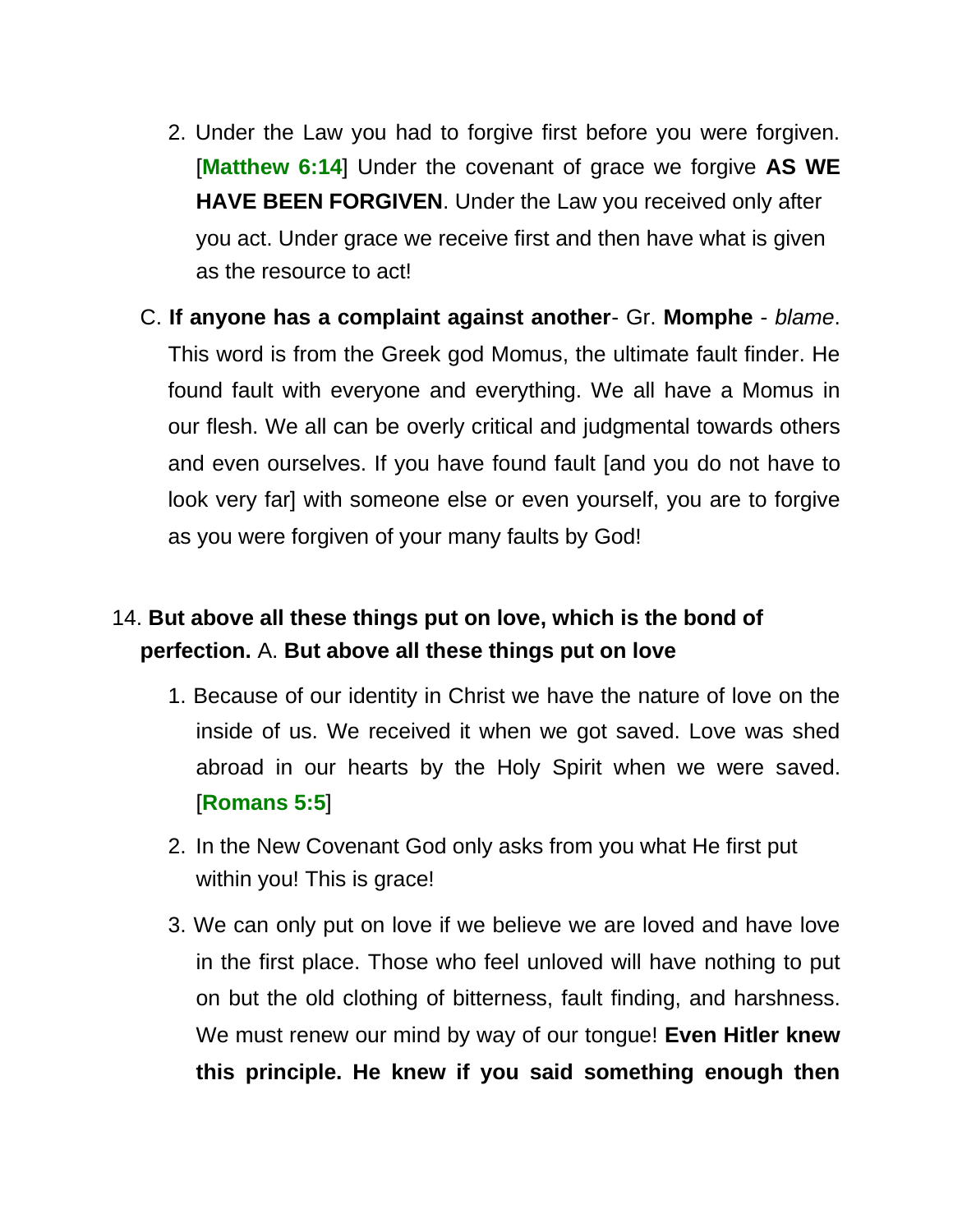**you would start to believe it!** This is how He brainwashed a whole nation! We need a good brain washing today with the water of the Word! It starts with our continual speaking the truth over ourselves! Husbands are to do this towards their wives. [**Eph 5:26**] A husband is to wash his wife with the spoken word. This is how our minds and hearts will be washed! It is by the continual spoken word! God has spoken good things over us, now we must also do the same on a continual basis!

#### B. **which is the bond of perfection**

- 1. Gr. **sundesmos teleiotes** *This was the term for an upper garment which completes and keeps together the rest, which, without it, would be loose and disconnected.* Paul is continuing his imagery of putting on clothing. The bond of perfection was the final garment that completed an outfit but also held the rest of the outfit together. Love is what will hold together your entire life. If you do not know, believe, and receive God's love towards you, your life will ultimately fall apart! If you do not give love, then your relationships will ultimately fall apart.
- 15. **And let the peace of God rule in your hearts, to which also you were called in one body: and be thankful.**
	- A. **And let the peace of God rule in your hearts**
		- 1. We must **let peace** rule in our hearts. Worry and fret cannot coexist with peace. We have a responsibility to kick out the squatters of worry and fret and invite the peace of God into our hearts. We do this in prayer. [**Phil. 4:6-7**]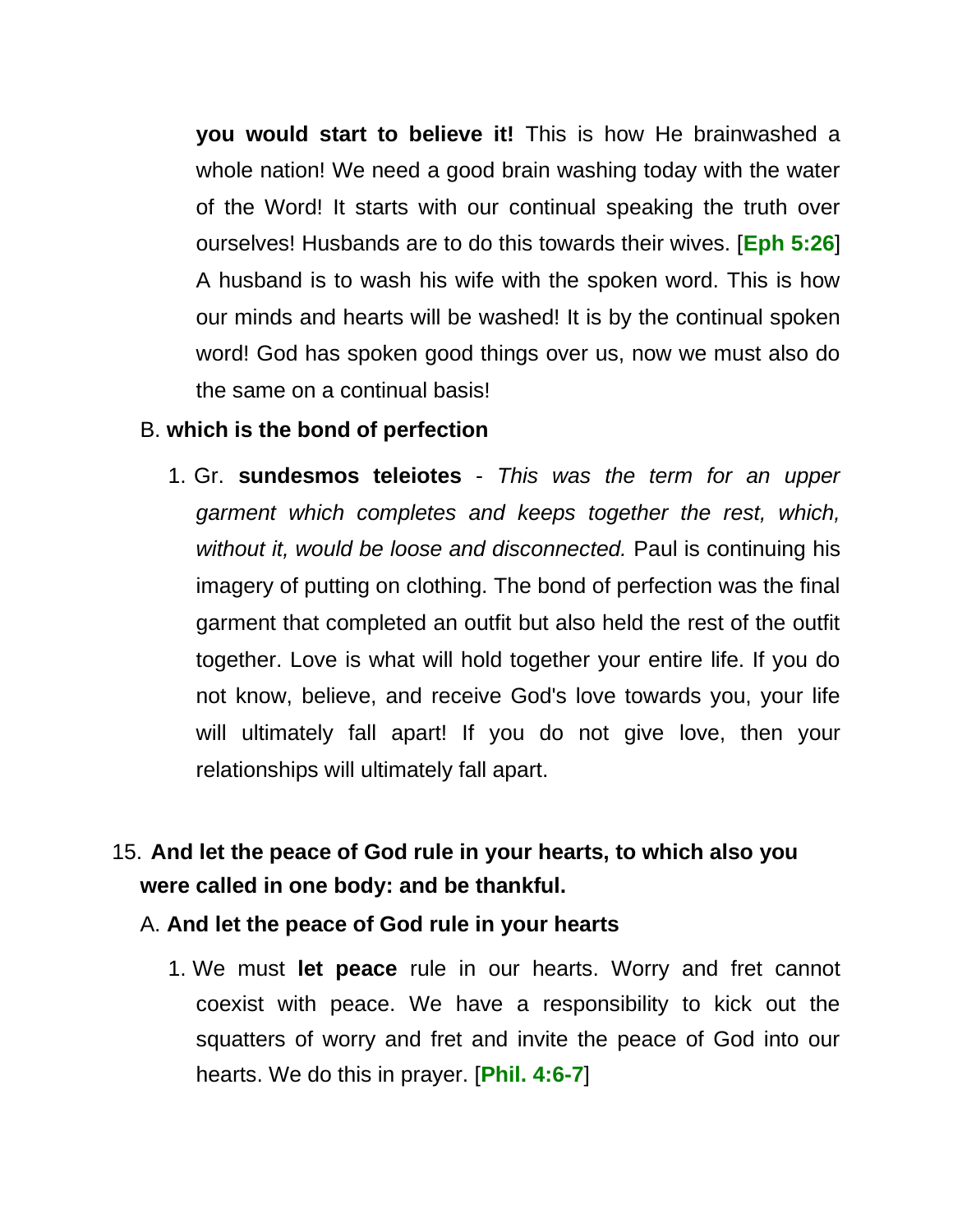- 2. **rule** Gr. **brabeuo** *to act as an umpire*. An umpire determines if someone is in bounds or out of bounds. The peace of God acts as an umpire in our life to let us know what is safe and what is out! When we lack peace, it is a sign that we are out of bounds. When we have peace, we are safe and in bounds.
- 3. My infamous car buying experience- I disobeyed the inner umpire and got thrown out at home!
- 4. Walking in strife and unforgiveness will give your heart unrest and the lack of peace is a sign you are way out of bounds.

#### B. **to which you also were called in one body**

1. Your body works in harmony together. This is how we are to be in the church and with fellow believers. We are one body. Holding grudges is like a cancer in our body that works against ourselves.

#### C. **and be thankful**

- 1. Thankfulness is one of the master keys of the victorious and Spirit filled life. God is positive and flows through the positive. Electrons always flow towards the positive and then the power surge of electricity flows from the positive into the negative. To get the process of power working in your life start with thanksgiving and then the power of God will flow to change the negative situations in your life!
- 16. **Let the word of Christ dwell in you richly in all wisdom, teaching and admonishing one another in psalms and hymns and spiritual songs, singing with grace in your hearts to the Lord.**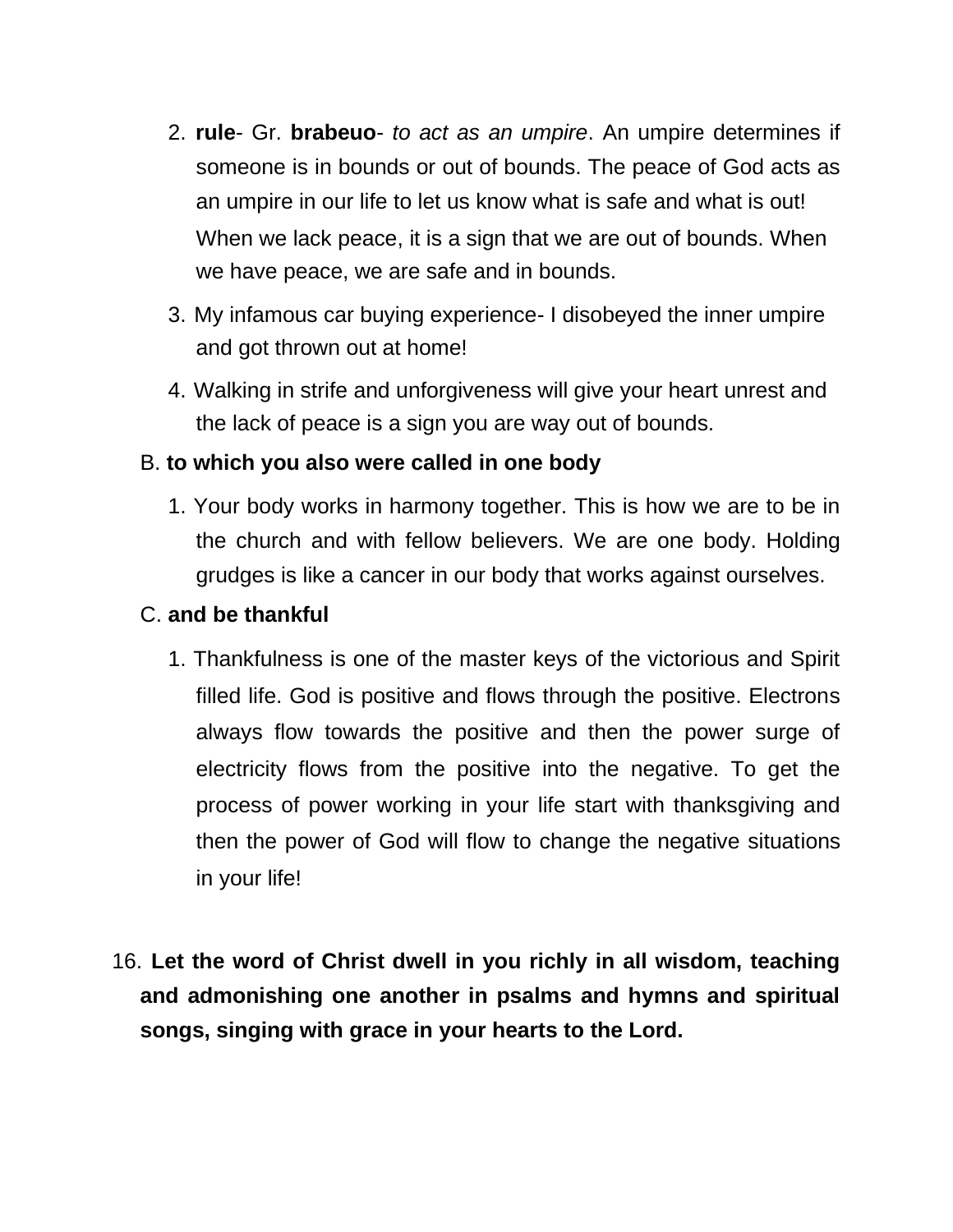- A. This is the sister verse of [**Ephesians 5:18**]. This verse gives explanation on how to live the Spirit filled life. The Spirit and the Word always work together. When the Word of God is filling our heart and coming out our mouth then the Spirit will be flowing in and through us!
- B. One of the necessary components of a Spirit filled life is church life. Notice we are filled with the Word/Spirit speaking to **one another**! When we join together with the body, we receive of each other's anointings and fill one another with the Word and encouragement.

# 17. **And** *whatever* **you do in word or deed,** *do* **all in the name of the Lord Jesus, giving thanks to God the Father through Him.**

### A. **And whatever you do in word or deed**

1. Here we see that speaking is precedent to actions. This works positive or negative. They work hand and hand.

### B. **Do all in the name of the Lord Jesus**

1. This verse is telling us to live our life from the paradigm of doing all we do for God's glory and for His name's sake and not our own. Whatever paradigm we choose will impact absolutely everything we do even "good" things.

### C. **giving thanks to God the Father through Him**

1. Thanksgiving is such a powerful discipline that Paul mentions it again. He just told them to be thankful in verse 15! This is a key to the flow of the Spirit and operating in faith.

### 18. **Wives, submit to your own husbands, as is fitting in the Lord.**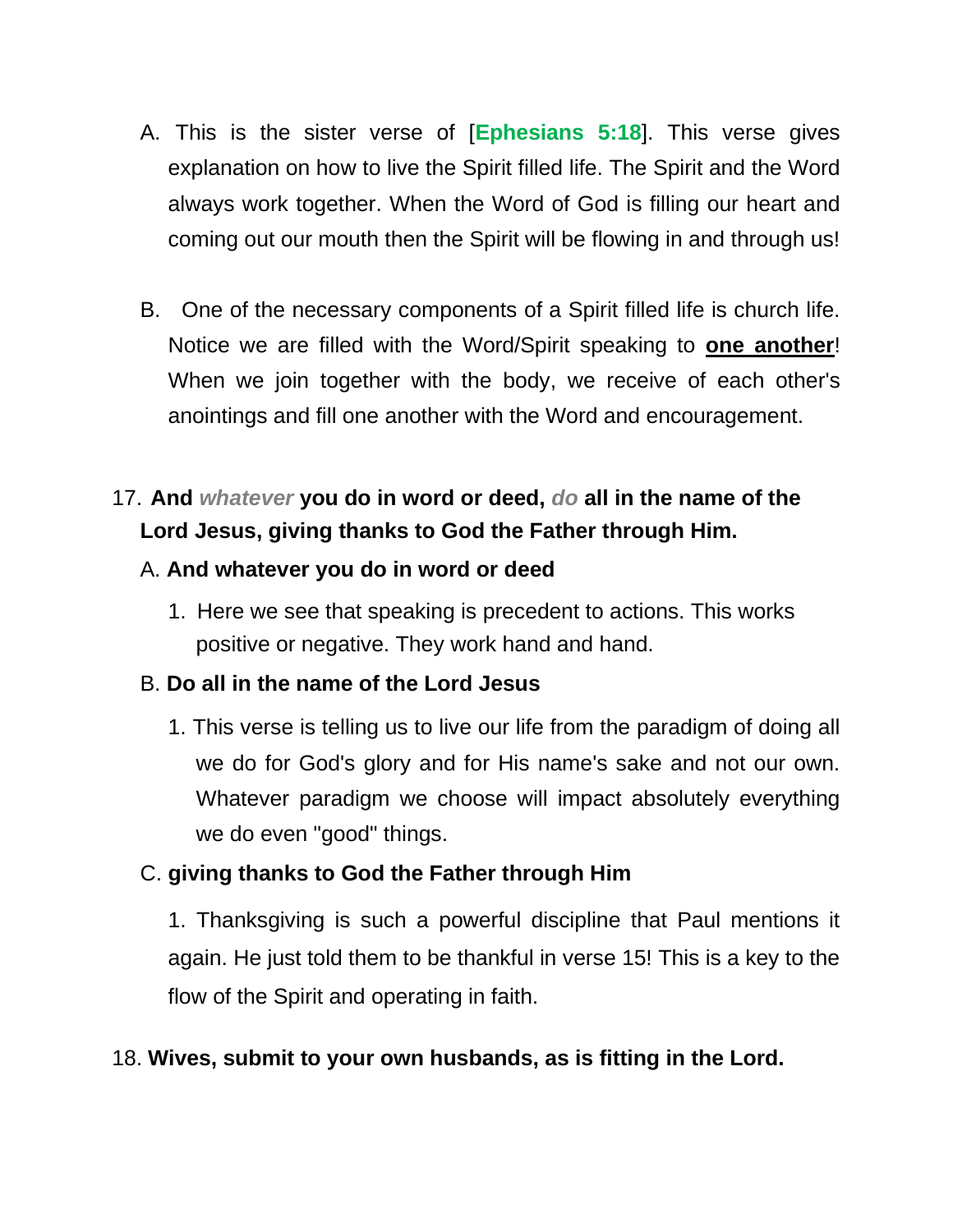- A. This begins a section that deals with submission and authority. Submission is to be done in the name of the Lord and as unto Him.
- B. In the NT different roles of authority and submission are listed.
	- 1. **kings-citizens- citizens are only addressed and not kings.**
	- 2. **husbands-wives**
	- 3. **fathers-children**
	- 4. **masters-slaves**
- C. In each place these roles are mentioned or addressed the role of submission is addressed first.

[**Eph. 6:5-9, Col. 3:18-4:1, 1 Tim. 6:1-2, Peter 3:1,7**]

One might think God would start addressing those in authority first and then those in submission, but He does it the other way.

- D. All authority and places of authority belong to God and are of God. [**Matthew 28:18, Romans 13:1**] However, submission belongs to man.
- E. God flows His power, blessing, and provision through channels of authority. This flow is to fill up the places of submission. Submission is the receptacle for God's flow of power, blessing, and provision. The word submit is from the Gk word **hupotasso**- which means to *arrange oneself under*. It is connected with the word humility which means *low lying*. Water always seeks to find the lowest ground and fill it up. This is the same with the flow of God's power, blessing, and provision. It seeks low ground to fill up. When someone humbles themselves and submits to authority it causes a draw downward of the flow of God. If someone is lifted up in pride, then the flow is slowed or stopped. It has nowhere to go.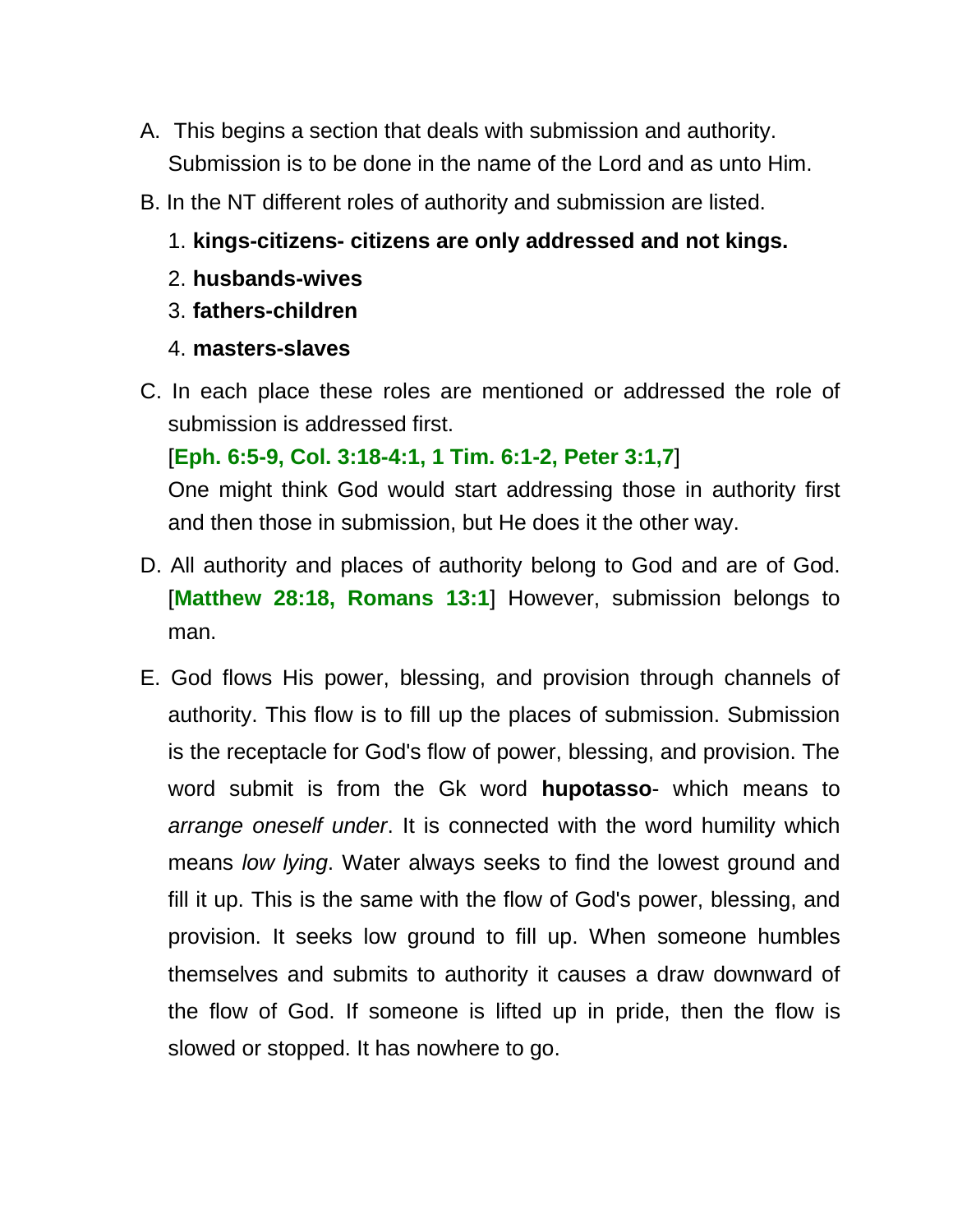- F. Many think being in submission is a place of weakness. However, it is a place of power. Those in submission have a lot of control of the flow of God's power, blessing, and provision.
- G. The channels of authority are people and people are not perfect and they make mistakes. The touchstone of submission is when there is a disagreement. Until there is a disagreement then submission is not tested. Until then one is just walking in agreement. Jesus walked in agreement with His Father, but He had a test of submission in the Garden of Gethsemane when God's will was different than His own. Likewise, our submission is tested in the test tube of disagreement. When we disagree, it is not submission to gossip and gripe to others. Go to God with your feelings.
- H. Many will say, usually I submit but now I do not agree and will not submit. Actually, they were just walking in agreement and this was the first time they had to truly submit, and they are not going to!
- I. Those in submission control the flow of God. If someone submits to authority even if they feel it is the wrong decision it will cause a demand and pull upon the flow of God's power. Again, that flow comes through authority. This puts pressure on the authority above to allow that flow to come through them to those under them. If those in authority do not allow this then greater pressure is applied to where they will either change, be removed, or God will remove those from under them so they can be blessed. However, if someone chooses not to submit, they raise themself up and the flow is cut off and so is the pressure and a negative situation can remain for many years. Those in submission think changes must start with those in authority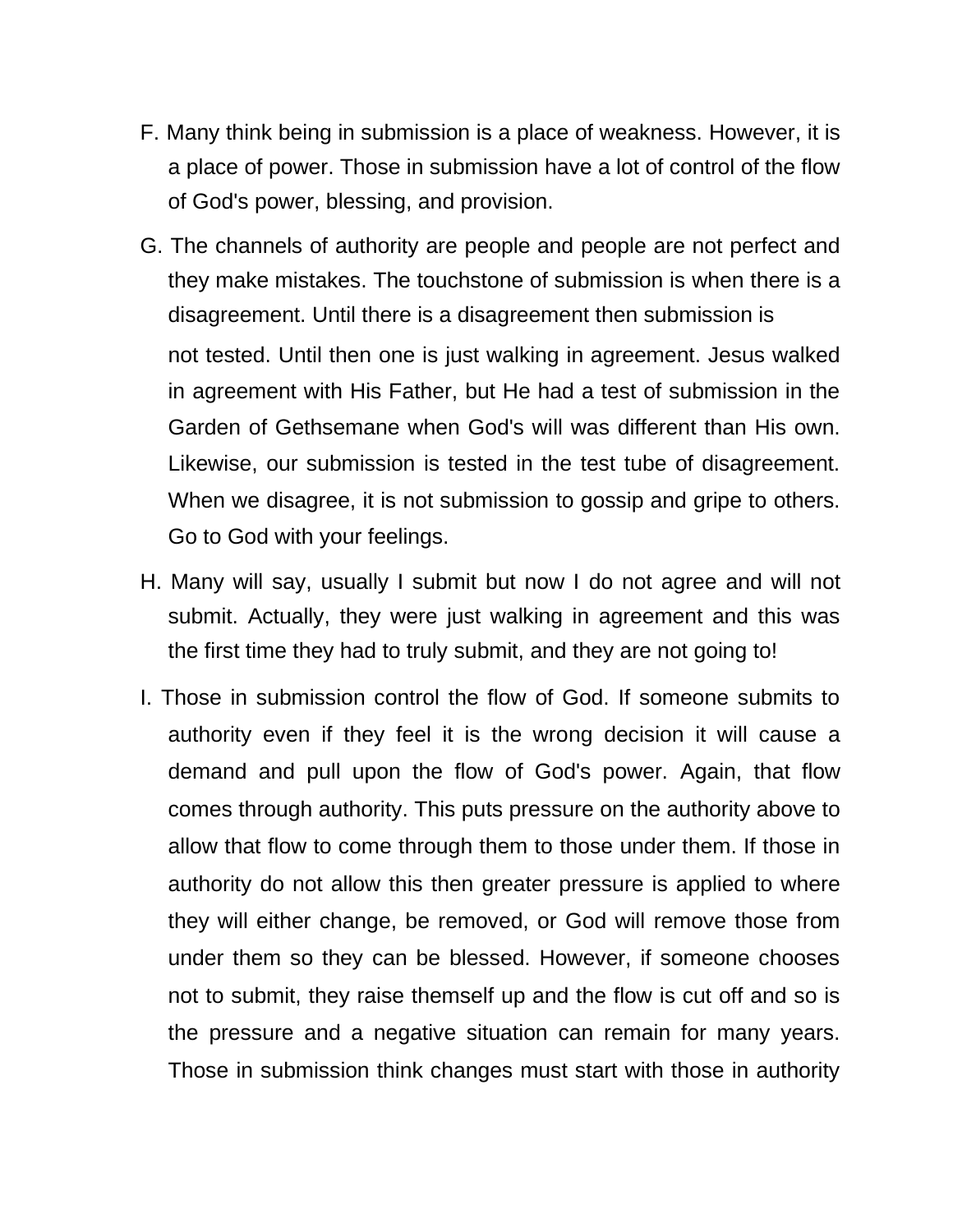but really God wants the change process to begin with the place of submission because He knows therein lies the key to His flow of power! God's flow is ready to go, but we must give a place to go. It starts with us!

- J. Submission is something we choose to do. Submission must never be forced. If it is, then it becomes slavery. Submission is recognizing your proper place God has called you to and arranging yourself under the authority over you. You are to realize in order to function in a nation, home, or company there must be roles of authority and submission. We are to submit to authority in the fear of God. We need to do this in faith that this is for the purpose of our being blessed by God and not harmed. Submission is a test of humility and the way for us to receive from God.
- K. Our submission is unto God. When a private joins the army they are placed into the service under authority. Their superiors are representations of the authority of the Commander in Chief. When we as Christian submit to authority we are doing it unto our Commander in Chief- the Lord Jesus Christ. When we rebel against authority, we do it to Jesus Christ. [**Matt 10:40, John 13:20, Luke 10:16**]
- L. Rebellion and faith cannot coexist. Jesus submitted to His Father because He trusted Him to take care of Him. When we fail to submit to authority then we are not trusting Jesus to take care of us.
- M. We all are called to submission in our life. The flesh in all of us does not like to submit. The flesh wants to always be in control. This is not given to man. This is reserved for God alone. Come to grips with it!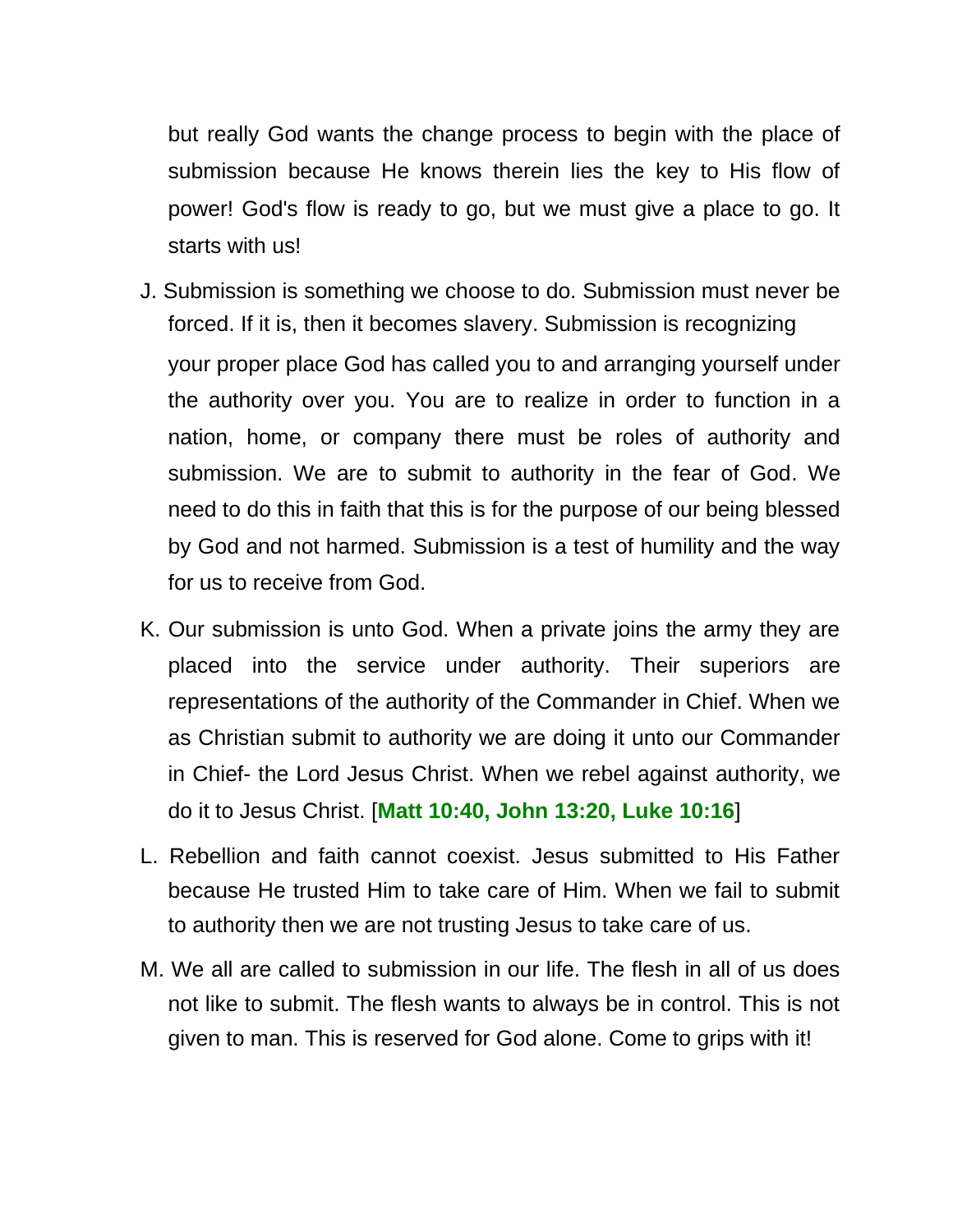- N. **Wives submit to you OWN husbands** This verse shows that women are not to be submissive or subject to all men. They are to submit to their own husbands
- O. **as is fitting in the Lord-** This reveals that submission should be not be given in areas and in ways that are not glorifying or pleasing to the Lord. We should never submit to sinful activities or things that abuse or hurt us or others. This is not fitting in the Lord.

#### 19. **Husbands love your wives and do not be bitter toward them.**

#### A. **Husbands, love your wives**

- 1. Husbands are to mirror Christ to their wives. The Lord exercises authority over us in order to reveal His love, protection, and provision for us. This should be the same for husbands for their wives.
- B. **and do not be bitter toward them** bitter here means to be sharp towards. Men need to watch their tone and manner towards their wives. We are not to yell, be sharp in our words, or have out bursts of anger towards them. The Lord Jesus is not that way with us, and we are to mirror Him to our wives. Husbands need to take on the gentleness of the Lord. This comes by putting on Christ.

## 20. **Children obey your parents in all things, for this is well pleasing to the Lord.**

A. **Children are to obey their parents**. Wives are to submit. Wives are not commanded to obey like they are children. Wives are to have a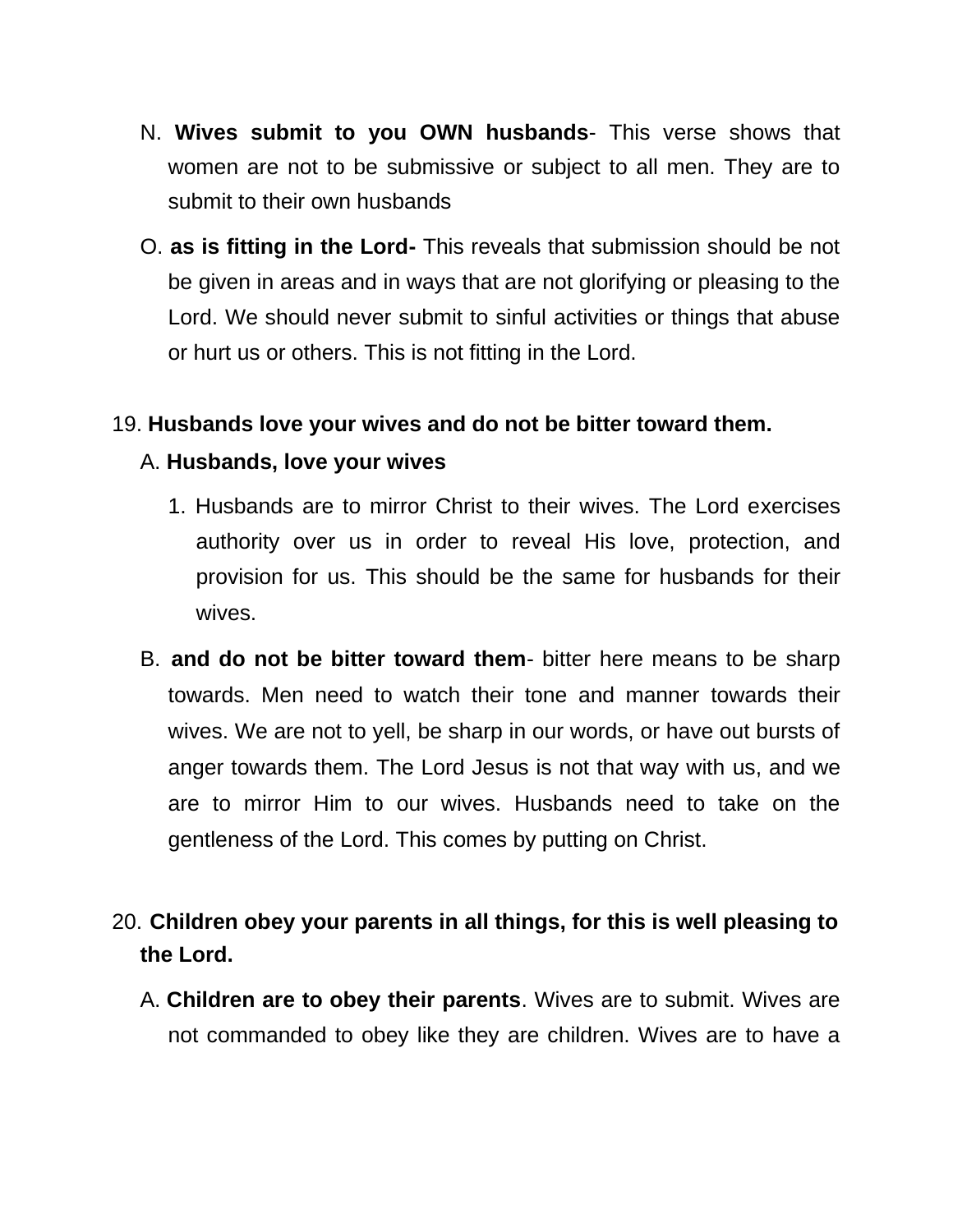submissive attitude towards their husbands. Husbands are not to order their wives around.

B. It is well pleasing to the Lord for children to obey their parents. It is important that parents teach their children to obey and not allow the children to rule them or get away with disrespectful behavior. This displeases the Lord.

## 21. **Fathers do not provoke your children, lest they become discouraged.**

### A. **Fathers do not provoke your children**

- 1. **provoke** Gk. **erethizo** *to incite to anger* discipline can become abuse when done anger. This can be verbal or physical abuse. Unreasonable rules or rules without relationship will cause a child to resent a parent. A parent can provoke his children by neglecting them and not giving them any correction or guidance.
- 2. **discouraged** Gk. athumeo- to be spiritless; to become discouraged; to give up. A child that is abused will end up being depressed and discouraged. Many children today live this way and suicide is on the increase.
- 22. **Bondservants, obey in all things your masters according to the flesh, not with eyeservice, as men-pleasers, but in sincerity of heart, fearing God.**
	- A. **Bondservants** Gr. **douloi** *slaves* today we can put employees in this verse and masters as employers.
	- B. **obey in all things** as with children, employees are to obey. Wives are to submit themselves.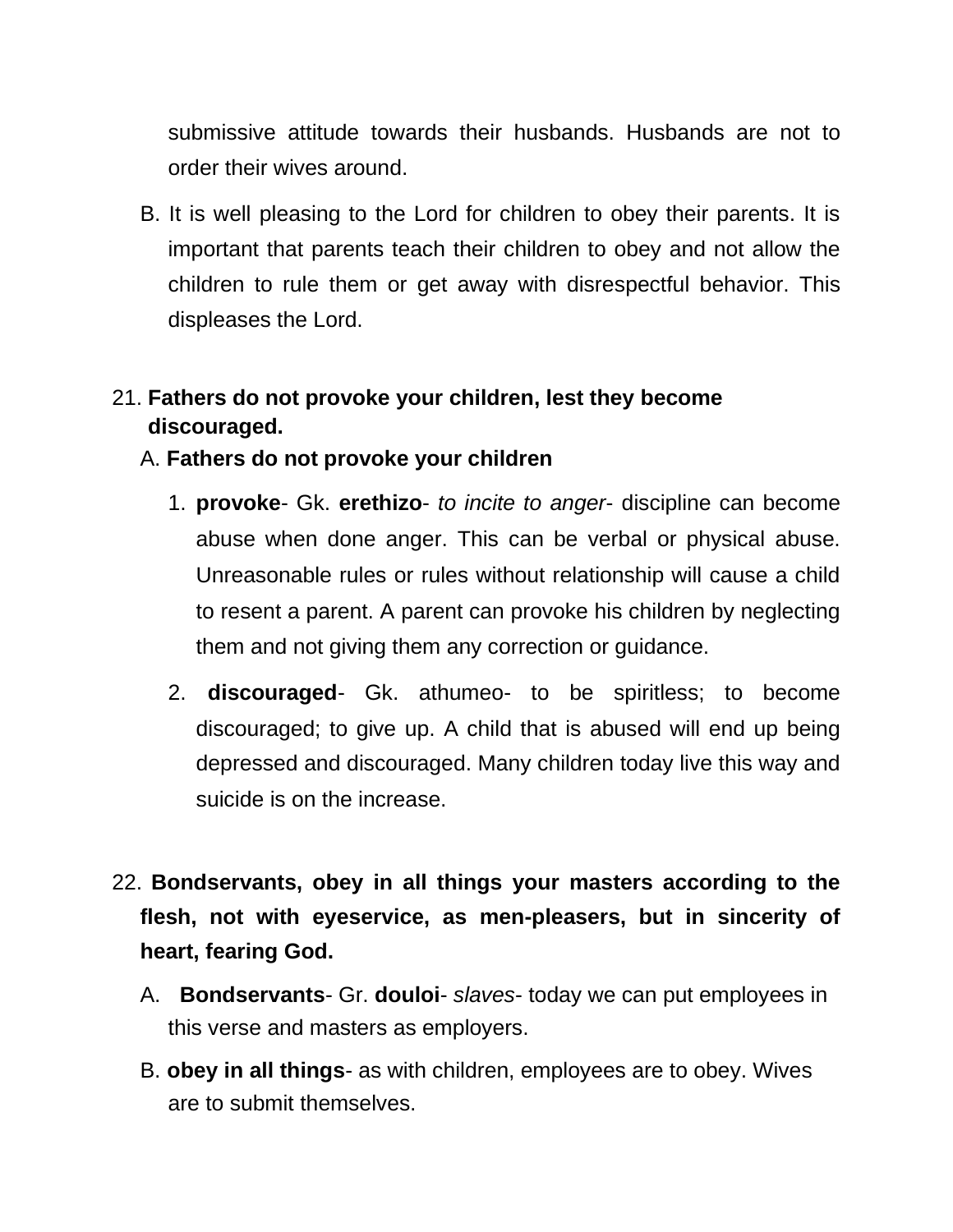- C. **not with eyeservice, as men-pleasers** This means you are to work just as hard when no one is looking than when the boss is looking. Your heavenly boss is always looking! We are to please God over man.
- D. **but in sincerity of heart, fearing God**
	- 1. **sincerity** Gk. **haplotes** *singleness* We are to do all we do for God's glory alone.
	- 2. fearing God- out of deep reverence for God

## 23. **And whatever you do, do it heartily, as to the Lord and not to men,**

- A. **And whatever you do** It does not matter so much what we do but who we are doing it for.
- B. **do it heartily** Gk. **ek psuche** *from the soul*
- C. **as to the Lord and not to men** All we do can be done unto man, or unto God. Your paradigm affects everything you do. If what you do is unto man [yourself and others] then it will be defiled. If it is unto God, then it will be sanctified and blessed.

# 24. **knowing that from the Lord you will receive the reward of the inheritance; for you serve the Lord Christ.**

A. Knowing that our submission to earthly authorities is really submission to the Lord is the key to being able to submit. We can submit to natural authorities by keeping our eye and service upon the Lord because ultimately, we are serving the Lord Christ.